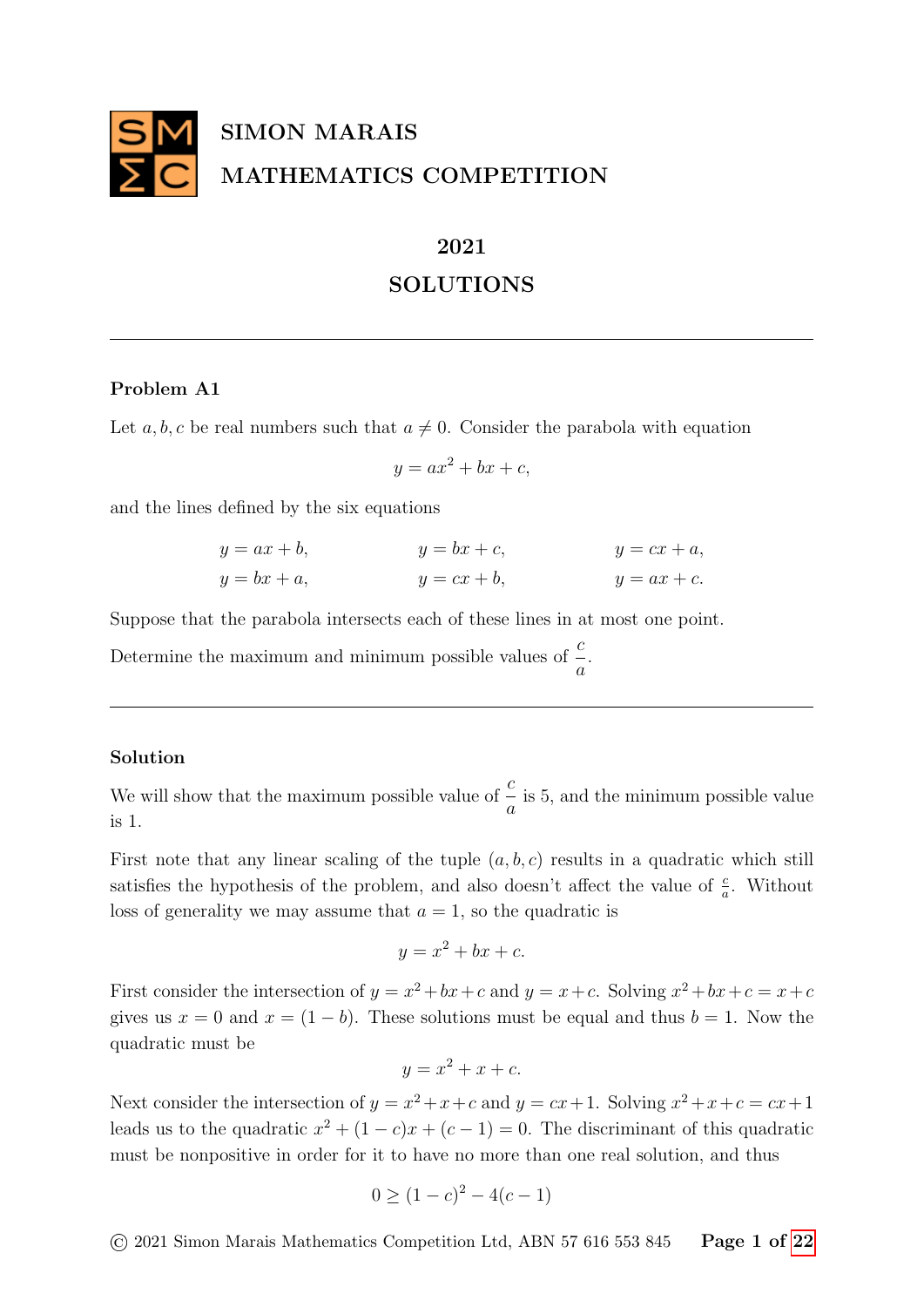$$
= c2 - 6c + 5
$$
  
=  $(c - 5)(c - 1)$ .

Hence  $1 \leq c \leq 5$ , and therefore  $1 \leq \frac{c}{a} \leq 5$ .

Finally we also need to check that  $y = x^2 + x + 1$  and  $y = x^2 + x + 5$  both work.

•  $y = x^2 + x + 1$  is tangent to  $y = x + 1$  at  $(0, 1)$ .

Therefore  $y = x^2 + x + 1$  works and so the minimal value of  $\frac{c}{a} = 1$  is possible.

- $y = x^2 + x + 5$  is tangent to  $y = x + 5$  at  $(0, 5)$ .
- $y = x^2 + x + 5$  is tangent to  $y = 5x + 1$  at  $(2, 11)$ .
- $y = x^2 + x + 5$  does not intersect  $y = x + 1$ .

Therefore  $y = x^2 + x + 5$  works and so the maximal value of  $\frac{c}{a} = 5$  is possible.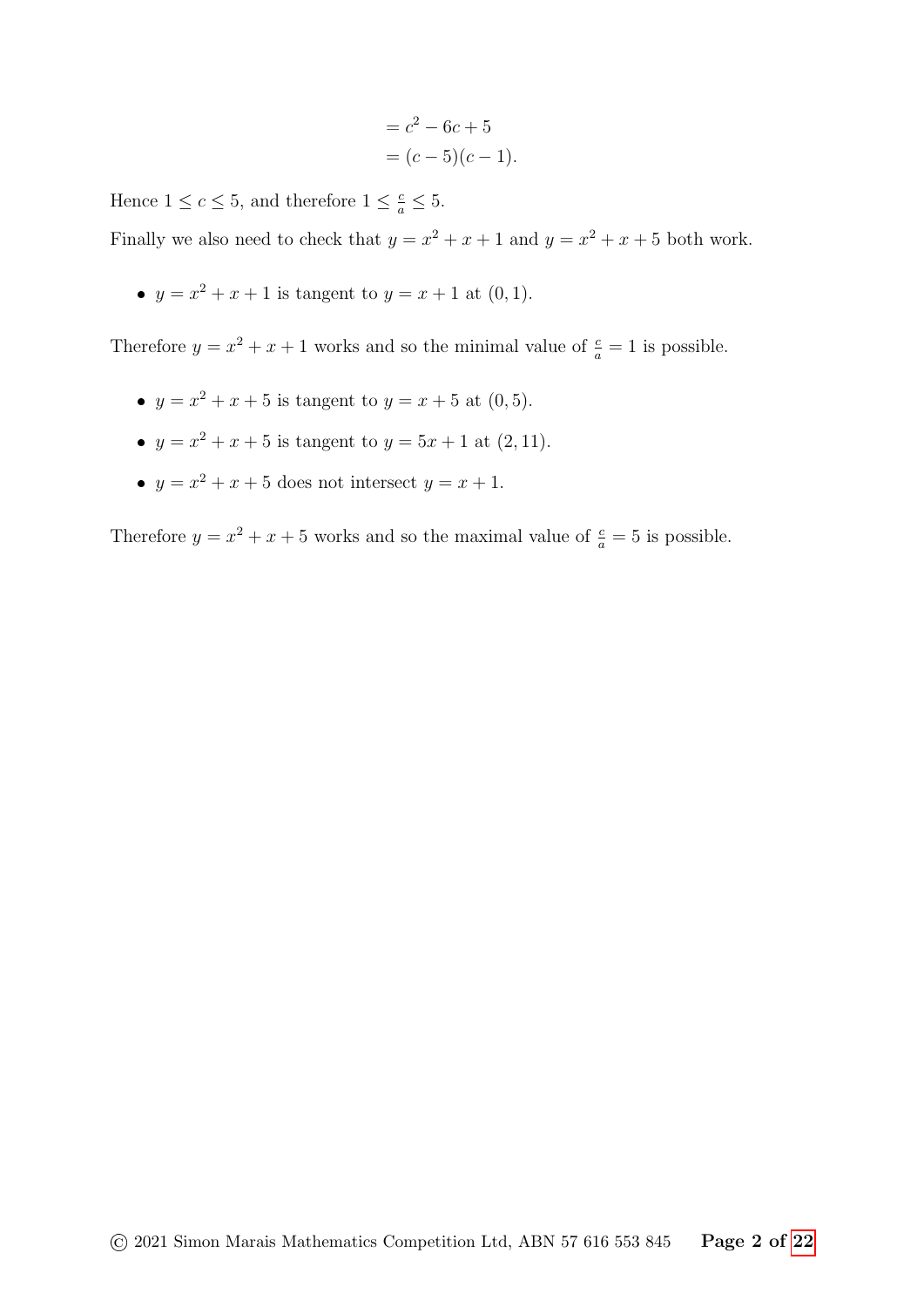# Problem A2

Define the sequence of integers  $a_1, a_2, a_3, \ldots$  by  $a_1 = 1$ , and

$$
a_{n+1} = (n+1 - \gcd(a_n, n)) \times a_n
$$

for all integers  $n \geq 1$ .

Prove that  $\frac{a_{n+1}}{a_n}$  $a_n$  $=n$  if and only if *n* is prime or  $n = 1$ .

Here  $gcd(s, t)$  denotes the greatest common divisor of s and t.

## Solution

Let  $P(n)$  be the proposition that  $a_n$  is divisible by all primes less than n and is not divisible by any prime greater than or equal to n. We will prove  $P(n)$  for all positive integers n by induction.

Clearly  $P(1)$  holds. Suppose that  $P(n)$  holds for some positive integer n.

If n is prime or  $n = 1$ , then  $gcd(a_n, n) = 1$  and we have

$$
a_{n+1} = (n+1 - \gcd(a_n, n)) \times a_n = n \times a_n.
$$

It follows that  $P(n + 1)$  holds.

If  $n > 1$  and n is not prime, then  $2 \le \gcd(a_n, n) \le n$  and we have that  $1 \le$  $n + 1 - \gcd(a_n, n) < n$ . Combine this with the induction hypothesis to obtain the fact that  $a_{n+1} = (n+1 - \gcd(a_n, n)) \times a_n$  is divisible by all primes less than n and is not divisible by any prime greater than or equal to n. It follows that  $P(n + 1)$ holds.

Since  $P(n)$  implies  $P(n+1)$  in either case, we have proved that  $P(n)$  holds for all positive integers n by induction.

Now if *n* is prime or  $n = 1$ , then  $P(n)$  implies  $gcd(a_n, n) = 1$ . Therefore,  $\frac{a_{n+1}}{a_n}$  $n+1-\gcd(a_n, n) = n$ . Conversely, if  $\frac{a_{n+1}}{a_n} = n$ , then  $\gcd(a_n, n) = 1$ . Combining this with  $P(n)$  yields the fact that n is prime or  $n = 1$ .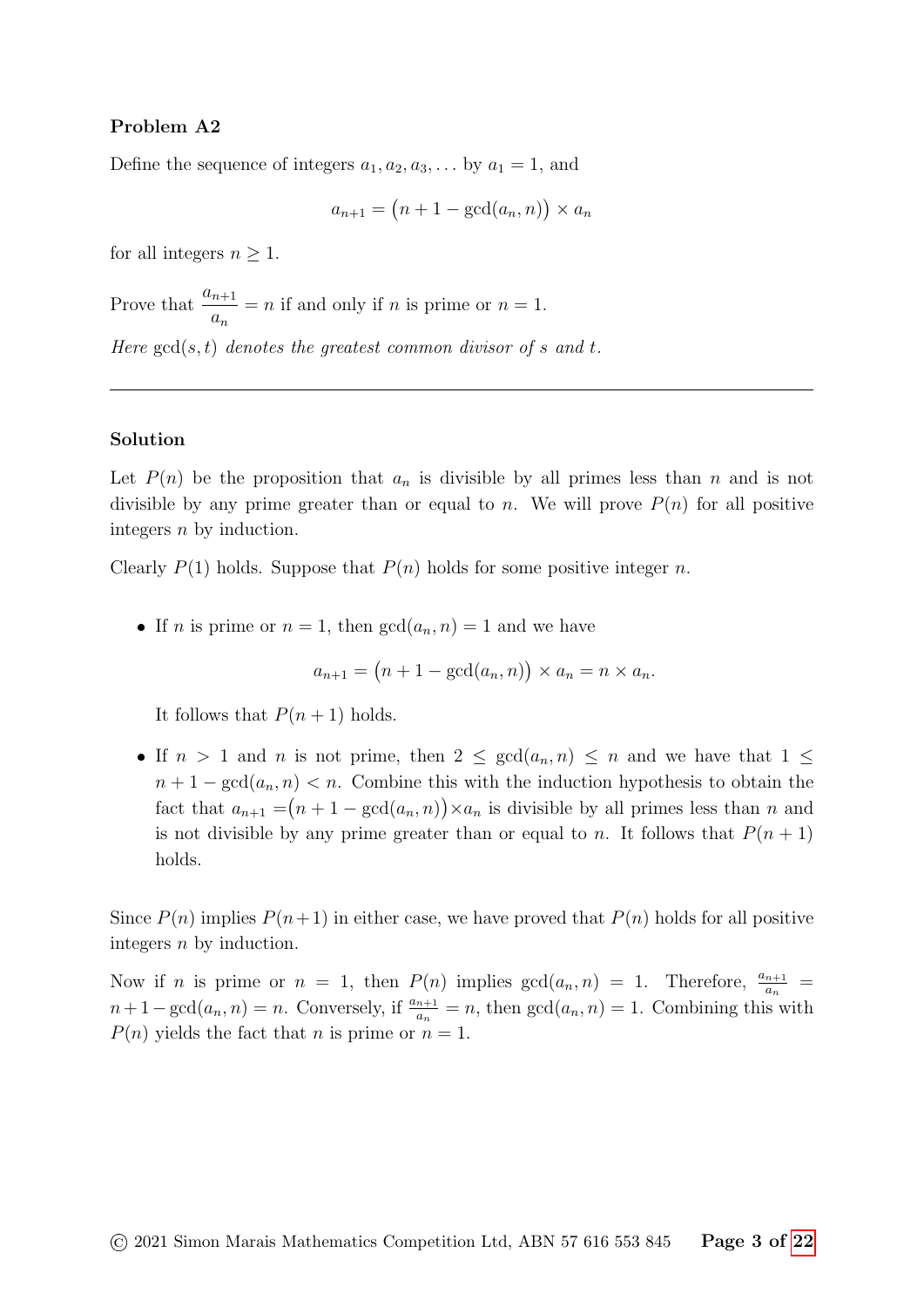# Problem A3

Let M be the set of all  $2021 \times 2021$  matrices with at most two entries in each row equal to 1 and all other entries equal to 0.

Determine the size of the set  $\{\det A : A \in \mathcal{M}\}.$ 

Here det A denotes the determinant of the matrix A.

# Solution

Let D be the set of possible determinants. We claim that

$$
D = \{0, \pm 2^0, \pm 2^1, \pm 2^2, \pm 2^3, \dots, \pm 2^{673}\},\
$$

so the number of possibilities is  $2 \times 674 + 1 = 1349$ .

To prove this we may argue as follows. First note that the determinant is clearly an integer and if  $d \in D$ , then by exchanging any two rows we have  $-d \in D$ . So take such a  $2021 \times 2021$  matrix and let us consider the absolute value of its determinant.

If there is a row with zero 1s, then the determinant is 0. Otherwise, successively remove rows with one 1, along with the column containing that 1. By Laplace expansion, we obtain a matrix with the same determinant, up to sign. It is possible that we end up with a  $1 \times 1$  matrix whose determinant is 0 or 1. Otherwise, we have a matrix that has two 1s in each row.

Now interpret each column of the resulting matrix as a vertex of a graph and each row as an edge between the vertices whose corresponding columns contain 1s. The graph cannot have loops, but can have multiple edges. If there is an isolated vertex in this graph, then the matrix has a column of 0s and hence the determinant is 0. Otherwise, remove all degree 1 vertices and their adjacent edges. This corresponds to applying Laplace expansion down a column with one 1 and produces a matrix with the same determinant, up to sign.

The resulting graph has n vertices and n edges for  $n \leq 2021$ , without any degree 0 or degree 1 vertices. Since the sum of the degrees is twice the number of edges, it must be the case that every vertex has degree 2. Therefore the graph is a disjoint union of cycles. This means that the rows and columns of the corresponding matrix can be permuted to give a block diagonal structure, with each block corresponding to a component of the graph. We may do this in such a way that each block is a matrix  $J_m$  for some integer  $m \geq 2$ , where the  $(i, i)$  and  $(i, i + 1)$  entries are 1 (with indices taken modulo m) and the remaining entries are 0.

The determinant of  $J_m$  is 0 for m even, since the sum of the even rows is equal to the sum of the odd rows. The determinant of  $J_m$  is 2 for m odd, by Laplace expansion down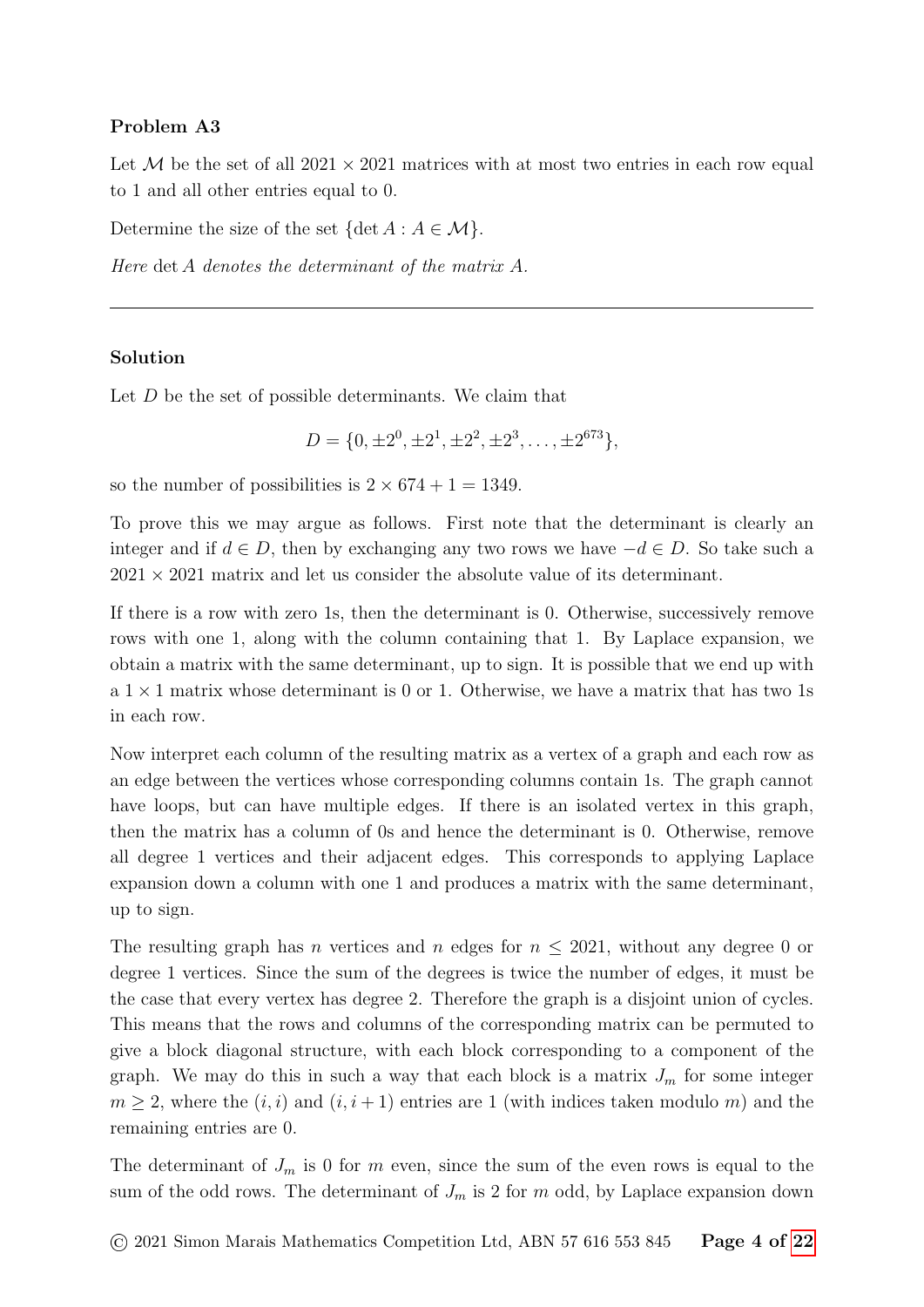the first column. The two minors involved in this Laplace expansion are upper triangular matrices with 1s along the diagonal, and  $m$  being odd ensures that they contribute with the same sign.

It follows that the absolute value of the determinant is 0 if the graph contains any even cycles, and otherwise it is 2 to the power of the number of cycles in the graph. Odd cycles must have length at least 3, so since  $2021 = 3 \times 673 + 2$  there can be at most 673 of them. For  $0 \leq k \leq 673$  we may obtain a matrix with determinant  $2^k$  by taking k blocks equal to  $J_3$  and placing 1s in the remaining diagonal entries, and this completes the proof.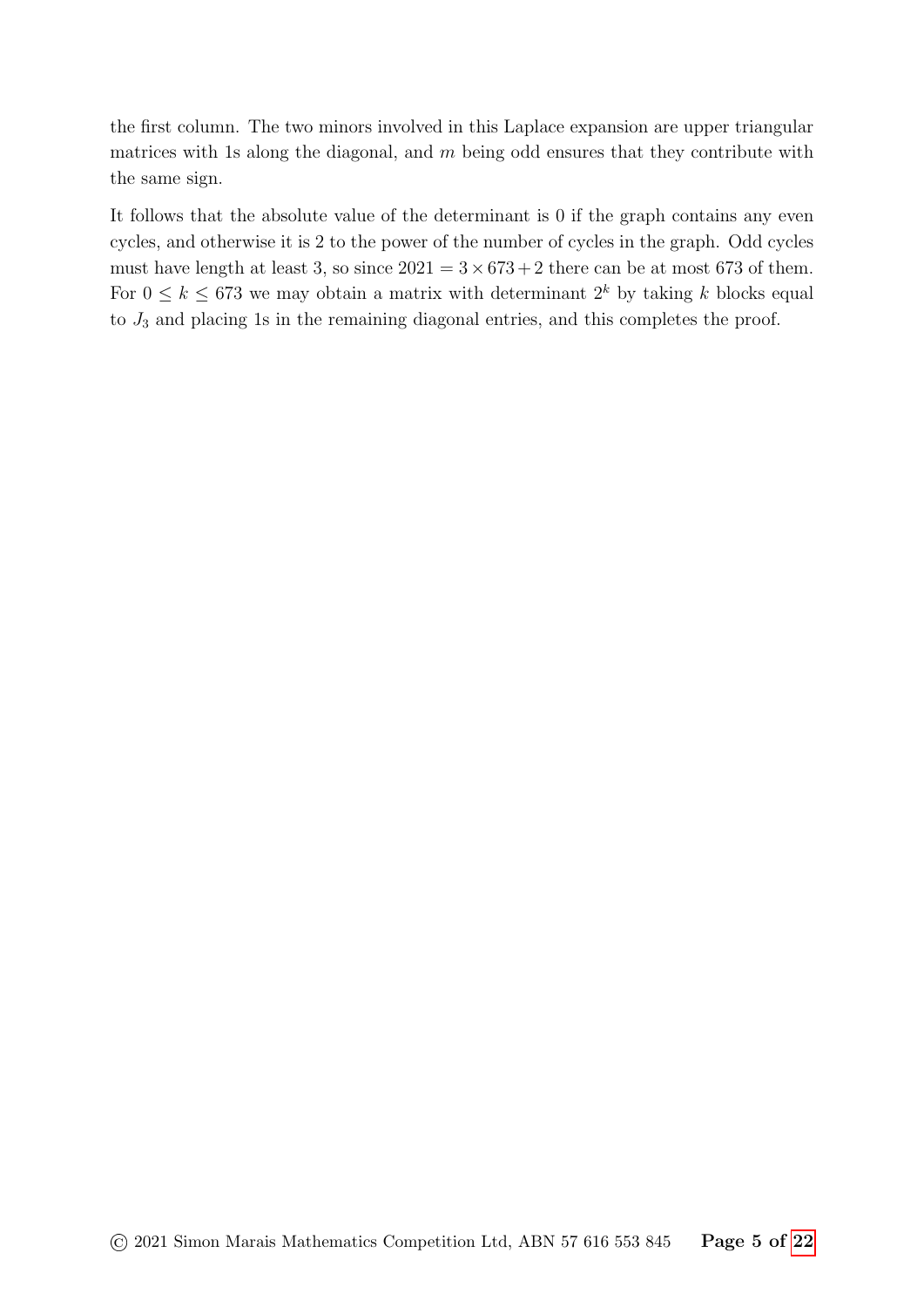## Problem A4

For each positive real number r, define  $a_0(r) = 1$  and  $a_{n+1}(r) = \lfloor ra_n(r) \rfloor$  for all integers  $n \geq 0$ .

(a) Prove that for each positive real number  $r$ , the limit

$$
L(r) = \lim_{n \to \infty} \frac{a_n(r)}{r^n}
$$

exists.

(b) Determine all possible values of  $L(r)$  as r varies over the set of positive real numbers.

Here  $|x|$  denotes the greatest integer less than or equal to x.

#### Solution

We will solve part (a) in the process of proving that the answer to part (b) is the set  $\mathcal{L} = \{0\} \cup (1/2, 1].$ 

Define  $b_n(r) = a_n(r)/r^n$ . Then since  $\lfloor x \rfloor$  satisfies  $x - 1 < \lfloor x \rfloor \leq x$  we have  $ra_n(r) - 1 <$  $a_{n+1}(r) \leq ra_n(r)$ , and hence

<span id="page-5-0"></span>
$$
b_n(r) - \frac{1}{r^{n+1}} < b_{n+1}(r) \le b_n(r). \tag{1}
$$

It follows that the sequence  $(b_n(r))_{n=0}^{\infty}$  is monotone decreasing. All terms are nonnegative so it is bounded below, and hence converges by the Monotone Convergence Theorem. This proves that the limit

$$
L(r) = \lim_{n \to \infty} \frac{a_n(r)}{r^n}
$$

exists, and moreover that  $L(r) \leq b_n(r)$  for all n. This solves part (a), and further shows that  $L(r) < b_0(r) = 1$ .

In the case where r is an integer,  $a_n(r) = r^n$  for all n, so  $L(r) = 1$ .

For  $r \in (0,1)$ , we have  $a_n(r) = 0$  for all n, so  $L(r) = 0$ . For  $r \in (1,2)$  we have  $a_n(r) = 1$ for all *n*, so  $L(r) = 0$ .

Now consider  $r > 2$ ,  $r \notin \mathbb{Z}$ . From the inequality [\(1\)](#page-5-0) we get

$$
b_{n+k}(r) > b_n(r) - \sum_{j=n+1}^{n+k} \frac{1}{r^j},
$$

and hence

$$
L(r) \ge b_n(r) - \sum_{j=n+1}^{\infty} \frac{1}{r^j} = b_n(r) - \frac{1}{r^n(r-1)}.
$$

 $\odot$  2021 Simon Marais Mathematics Competition Ltd, ABN 57 616 553 845 Page 6 of [22](#page-21-0)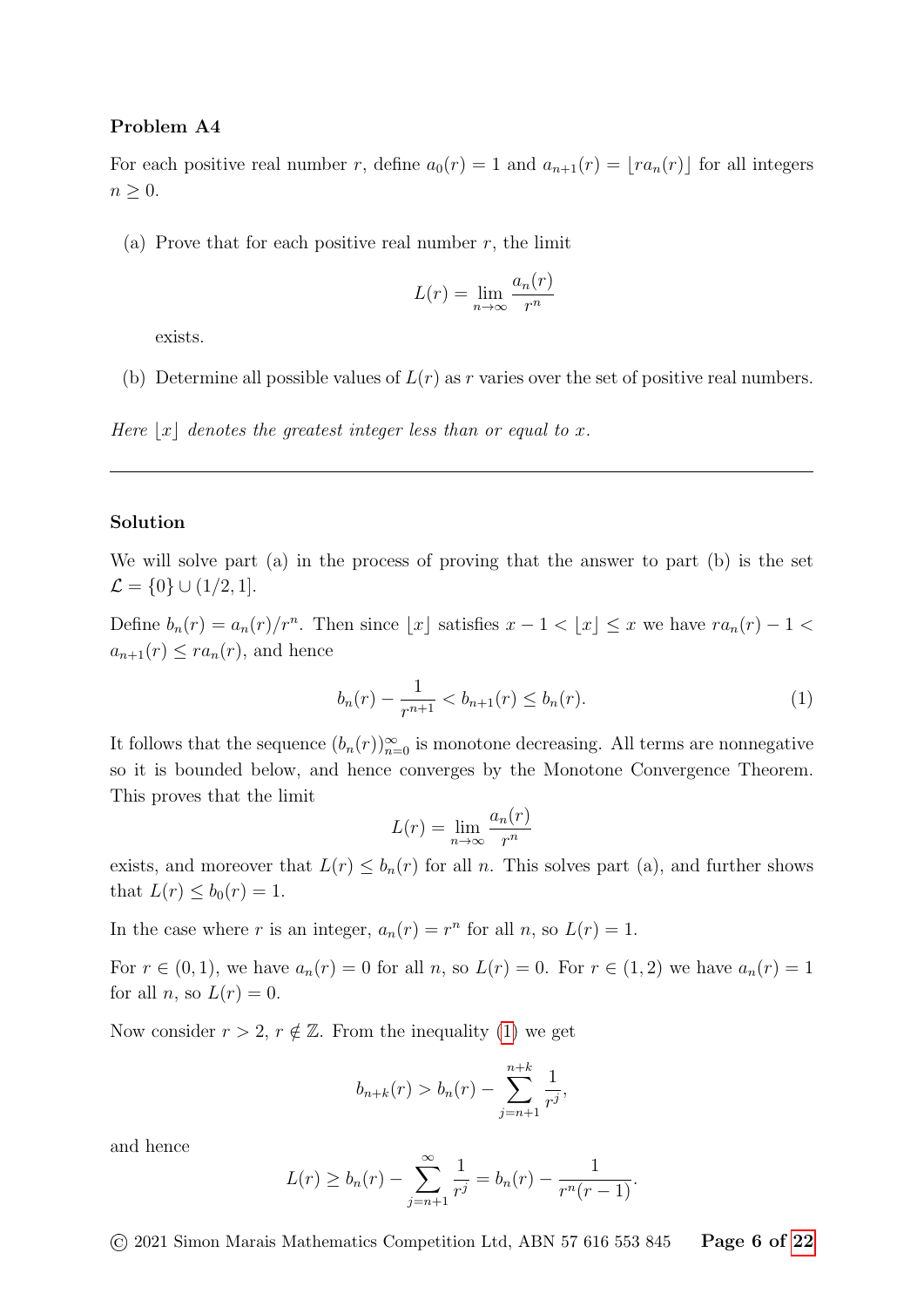For  $r > 3$  we use the case  $n = 1$  together with the fact that  $a_1(r) \geq r - 1$  to get

$$
L(r) \ge b_1(r) - \frac{1}{r(r-1)} \ge \frac{r-1}{r} - \frac{1}{r(r-1)} = 1 - \frac{1}{r-1} > \frac{1}{2}.
$$

For  $2 < r < 3$  we have  $b_1 = 2/r$ , so

$$
L(r) - \frac{1}{2} \ge \frac{2}{r} - \frac{1}{r(r-1)} - \frac{1}{2} = \frac{(3-r)(r-2)}{2r(r-1)} > 0.
$$

This completes the proof that  $L(r) \in \mathcal{L}$  for all r.

It remains to show that every  $s \in \{0\} \cup (1/2, 1]$  is equal to  $L(r)$  for some real  $r > 0$ . We have already seen that this is true for  $s = 0, 1$ , so it remains to show this for  $s \in (1/2, 1)$ . We will do this by proving the following theorem:

<span id="page-6-0"></span>**Theorem 1.** Given  $s \in (1/2, 1)$ , there exists  $r \in (2, 3)$  such that  $L(r) = s$ .

We give two proofs of this theorem. We first prove a lemma common to both.

<span id="page-6-1"></span>**Lemma 1.** For  $r \in (2,3)$  we have

$$
a_n(r) \le \frac{3^n + 1}{2}.
$$

*Proof.* The proof is by induction on n. For  $n = 0$  we have  $a_0 = 1 = \frac{3^0 + 1}{2}$  $\frac{1}{2}$ , so the lemma is true in the base case. Suppose the lemma holds for some  $n \geq 0$ . Then

$$
ra_n < 3a_n \le \frac{3^{n+1} + 3}{2} = \frac{3^{n+1} + 1}{2} + 1.
$$

Since the right hand side is an integer, on taking the floor of the left hand side we get

$$
a_{n+1} = \lfloor ra_n \rfloor \le \frac{3^{n+1} + 1}{2},
$$

as required.

*Proof 1 of Theorem [1.](#page-6-0)* We will use the following properties of the functions  $b_n$ .

1. Each function  $b_n$  is right continuous, meaning that

$$
\lim_{r \to r_0^+} b_n(r) = b_n(r_0).
$$

This follows by induction on  $n$ , using the fact that the floor function is right continuous.

2. Each function  $b_n$  is piecewise continuous, and decreasing on intervals of continuity. All discontinuities are jump discontinuities where the function jumps up.

This follows from the fact that each function  $a_n$  is nondecreasing and piecewise constant, and  $b_n(r) = a_n(r)/r^n$ .

 $\Box$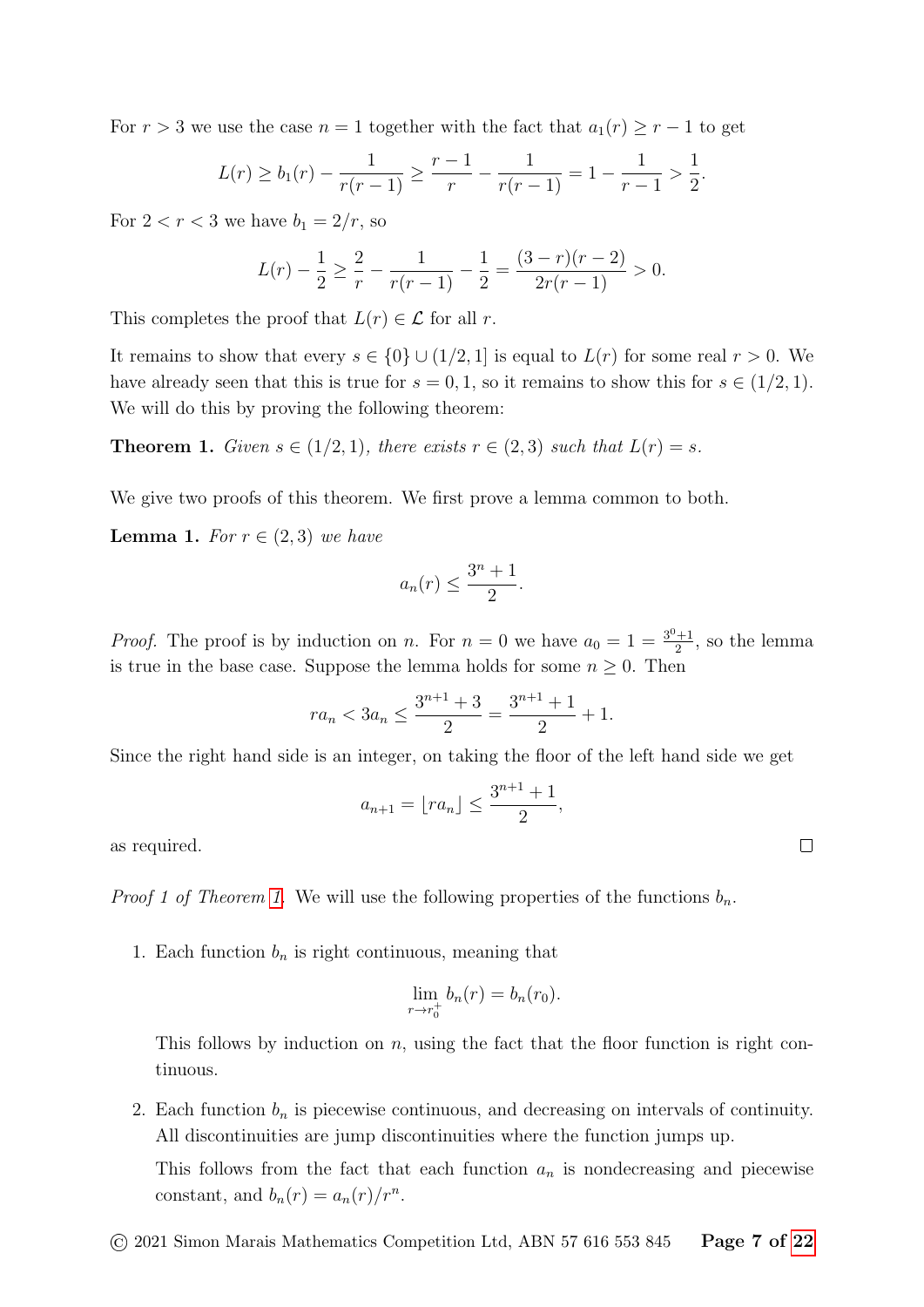<span id="page-7-0"></span>3. Given  $r_0 \in [2,3)$ , the function  $b_n$  takes every value between  $b_n(r_0)$  and  $\frac{3^n+1}{2\cdot 3^n}$  on  $(r_0, 3)$ .

This follows from the previous point and Lemma [1](#page-6-1) above, which gives

$$
b_n(r) \le \frac{3^n + 1}{2r^n}
$$

on  $(2, 3)$ . This implies

$$
\lim_{r \to 3^{-}} b_n(r) \le \frac{3^n + 1}{2 \cdot 3^n}.
$$

Combining the first two points we have

<span id="page-7-1"></span>
$$
\lim_{r \to r_0^-} b_n(r) \le b_n(r_0) = \lim_{r \to r_0^+} b_n(r). \tag{2}
$$

Now fix  $s \in (1/2, 1)$ , and define sets  $X_n$  by

$$
X_n = \left\{ r \in (2,3) : s \le b_n(r) \le s + \frac{1}{r^n - r^{n-1}} \right\}.
$$

By point [3](#page-7-0) above  $X_n$  is certainly nonempty for all n sufficiently large that  $\frac{3^n+1}{2\cdot 3^n} < s$ . Suppose that  $r \in X_{n+1}$ . Then from equation [\(1\)](#page-5-0) we have

$$
s \le b_{n+1}(r) \le b_n(r) < b_{n+1}(r) + \frac{1}{r^{n+1}} \\
\le s + \frac{1}{r^{n+1} - r^n} + \frac{1}{r^{n+1}} \\
= s + \frac{1}{r^n} \cdot \frac{2r - 1}{r(r - 1)} \\
\le s + \frac{1}{r^n - r^{n-1}} \qquad \text{(since } 2r - 1 < r^2\text{).}
$$

It follows that  $X_{n+1} \subseteq X_n$  for all n. Combining this with the fact that  $X_n$  is nonempty for all sufficiently large n we conclude that  $X_n$  is nonempty for all n. Therefore  $\{\overline{X_n} : n \in \mathbb{N}\}\$ is a nested sequence of nonempty compact sets, hence has nonempty intersection.

Let  $X = \bigcap_n \overline{X_n}$ , and let  $x = \sup X$ . Then for all n either  $x \in X_n$ , or there is a monotone sequence in  $X_n$  converging to x. In either case we get  $b_n(x) \geq s$  (using equation [\(2\)](#page-7-1) in the second case), so  $L(x) \geq s$ . We claim that in fact  $L(x) = s$ .

If to the contrary we have  $L(x) > s$  then we may define sets  $Y_n$  by

$$
Y_n = X_n \cap (x,3) = \left\{ r \in (x,3) : s \le b_n(r) \le s + \frac{1}{r^n - r^{n-1}} \right\}.
$$

Then by the same argument as above  $\{\overline{Y_n} : n \in \mathbb{N}\}\$  is a nested sequence of nonempty compact sets, so  $Y = \bigcap_n \overline{Y_n}$  is nonempty. Moreover  $Y_n \subseteq X_n$  for all  $n$ , so  $Y \subseteq X$ . Since x is a lower bound of Y and an upper bound of X we must have  $Y = \{x\}$ . It follows that x lies in the boundary of  $Y_n$  for each n.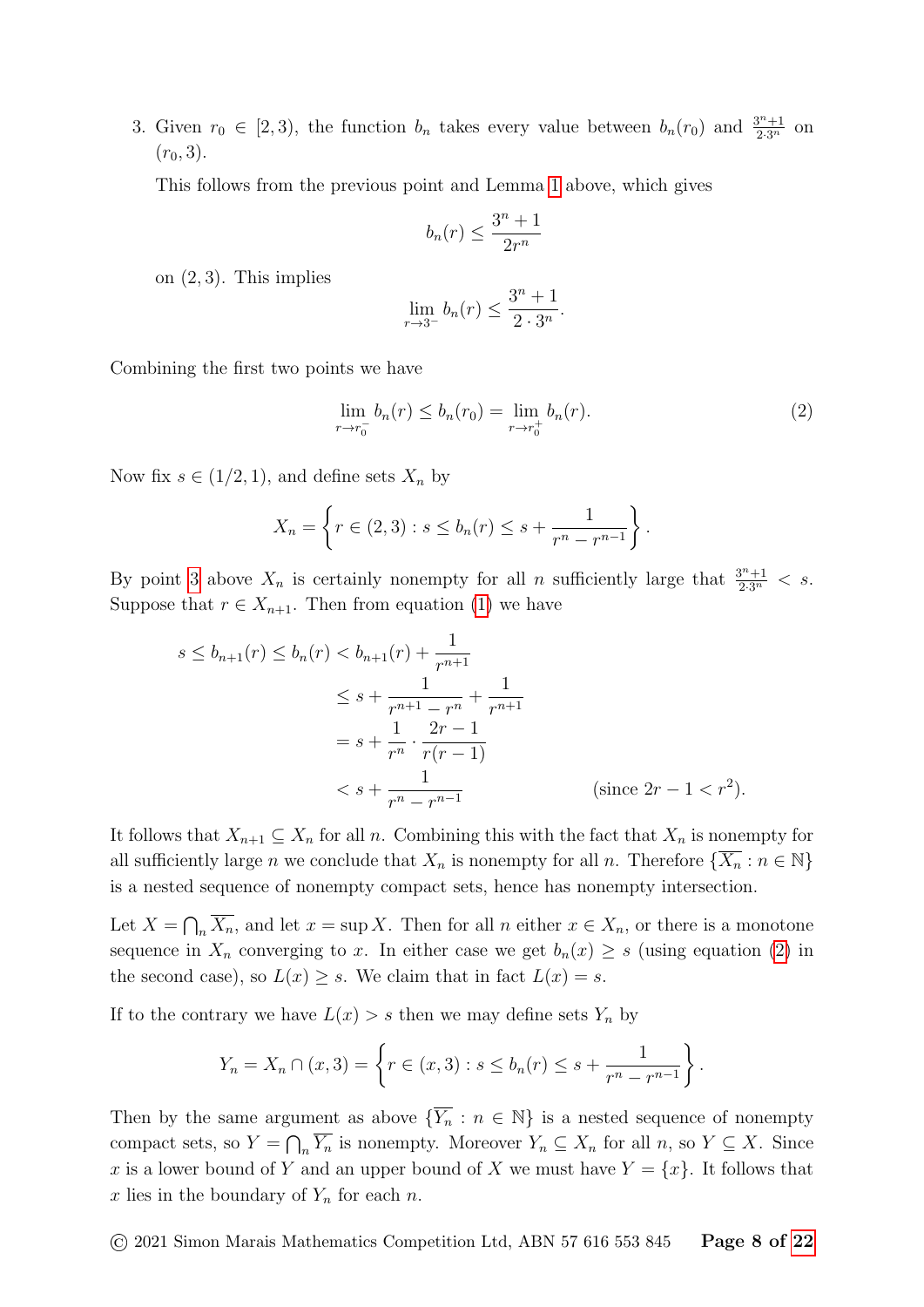Let  $(r_{n,k})_{k\in\mathbb{N}}$  be a sequence in  $Y_n$  converging to x. Then  $r_{n,k}$  converges to x from above, so by right continuity of  $b_n$  we have

$$
s \le b_n(x) \le s + \frac{1}{r^n - r^{n-1}}
$$

for all *n*. It follows that  $L(x) = \lim_{n \to \infty} b_n(x) = s$ , and we are done.

Second proof of Theorem [1.](#page-6-0) We prove two further lemmas, and then show that together with Lemma [1](#page-6-1) they imply the theorem.

<span id="page-8-1"></span>**Lemma 2.** Given  $s \in (1/2, 1)$  there exists  $\hat{r} \in (2, 3)$  satisfying  $L(\hat{r}) < s$ .

Proof. Since

$$
\lim_{n \to \infty} \frac{3^n + 1}{2 \cdot 3^n} = \frac{1}{2} < s,
$$

there exists an integer  $N > 0$  such that

$$
\frac{3^N+1}{2\cdot 3^N} < s.
$$

Since  $\frac{3^{N}+1}{2\cdot r^{N}}$  is continuous we may choose  $\hat{r} \in (2,3)$  sufficiently close to 3 so that

$$
\frac{3^N+1}{2 \cdot \hat{r}^N} < s.
$$

Then

$$
L(\hat{r}) \le b_N(\hat{r}) = \frac{a_N(\hat{r})}{\hat{r}^N} \le \frac{3^N + 1}{2 \cdot \hat{r}^N} < s.
$$

<span id="page-8-0"></span>**Lemma 3.** For any  $r \in [2, 3)$ , the following holds:

$$
\limsup_{u \to r^-} L(u) \le L(r) \le \liminf_{u \to r^+} L(u).
$$

*Proof.* For any  $u, v \in \mathbb{R}_{\geq 1}$  satisfying  $u < v$  and any integer  $n > 0$ , we have the series of inequalities

$$
L(v) \ge \frac{a_n(v)}{v^n} - \frac{1}{v^n(v-1)} \ge \frac{a_n(u)}{v^n} - \frac{1}{v^n(v-1)} \ge \frac{u^n L(u)}{v^n} - \frac{1}{v^n(v-1)}.
$$

Hence,

$$
L(v) \ge \lim_{n \to \infty} \limsup_{u \to v^-} \left[ \frac{u^n L(u)}{v^n} - \frac{1}{v^n (v-1)} \right] = \limsup_{u \to v^-} L(u).
$$

Moreover,

$$
\liminf_{v \to u^+} L(v) \ge \lim_{n \to \infty} \liminf_{v \to u^+} \left[ \frac{u^n L(u)}{v^n} - \frac{1}{v^n (v-1)} \right] = L(u).
$$

This completes the proof of Lemma [3.](#page-8-0)

 $\Box$ 

 $\Box$ 

 $\Box$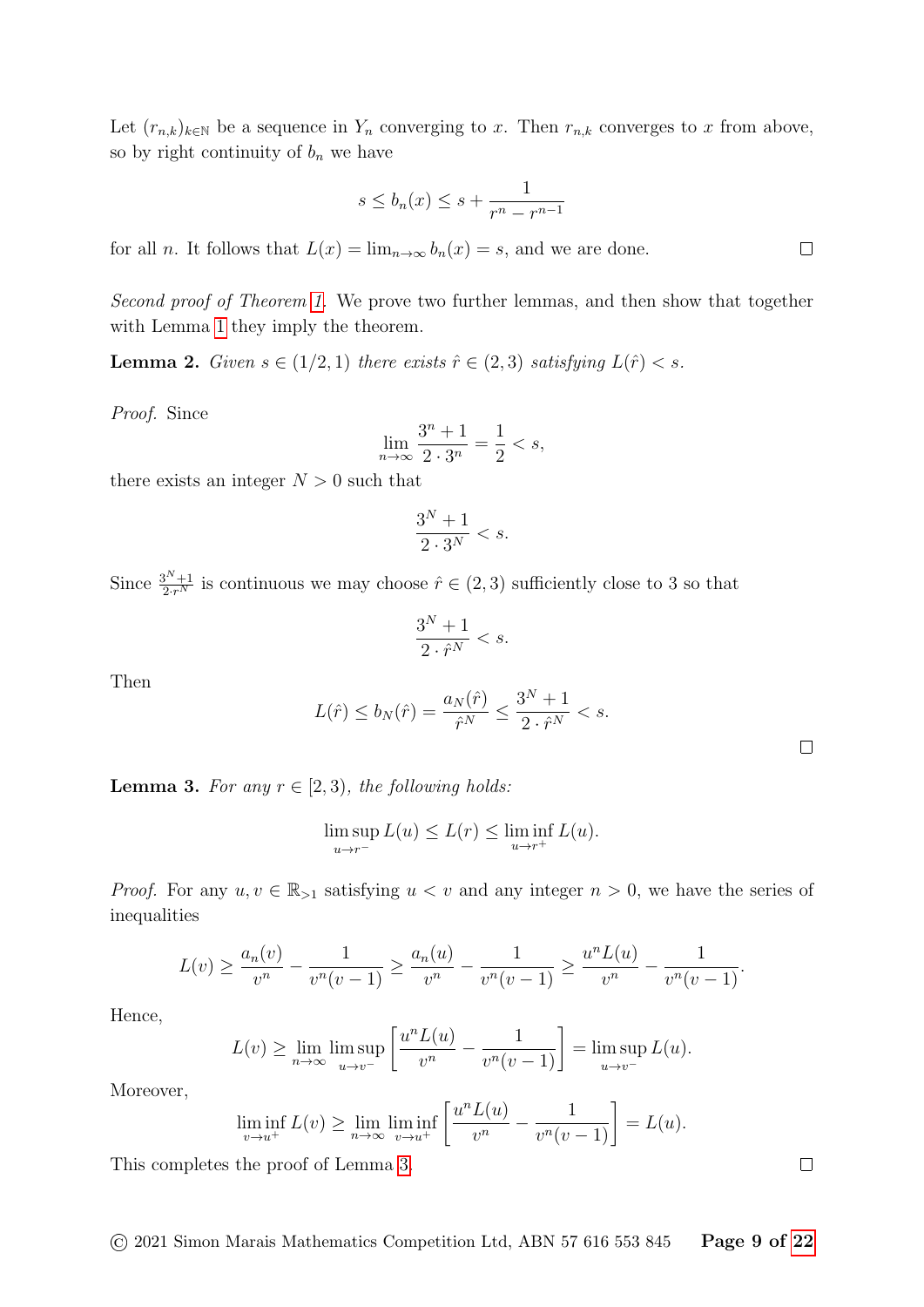To complete the proof of Theorem [1,](#page-6-0) fix  $s \in (1/2, 1)$ . It suffices to show that there is some  $r \in (2,3)$  satisfying  $L(r) = s$ . Since  $2 \in \mathbb{Z}$  we have  $L(2) = 1$ , and by Lemma [2](#page-8-1) there is some  $\hat{r} \in (2,3)$  satisfying  $L(\hat{r}) < s$ . Now let r be the infimum of the set

$$
X = \{ x \in (2,3) : L(x) \le s \}.
$$

Then  $\hat{r} \in X$ , so  $r \leq \hat{r}$ . By the definition of r, either  $L(r) \leq s$  or  $\liminf_{u \to r^+} L(u) \leq s$ . In either case  $L(r) \leq s$ , using Lemma [3](#page-8-0) in the second case. In particular, this implies that  $r \neq 2$ , so  $r \in (2,3)$ . For  $u < r$ , we have  $L(u) > s$ , so  $\limsup_{u \to r^-} L(u) \geq s$ . Hence, by Lemma [3,](#page-8-0)  $L(r) \geq s$ . This implies that  $L(r) = s$ , which completes the proof.  $\Box$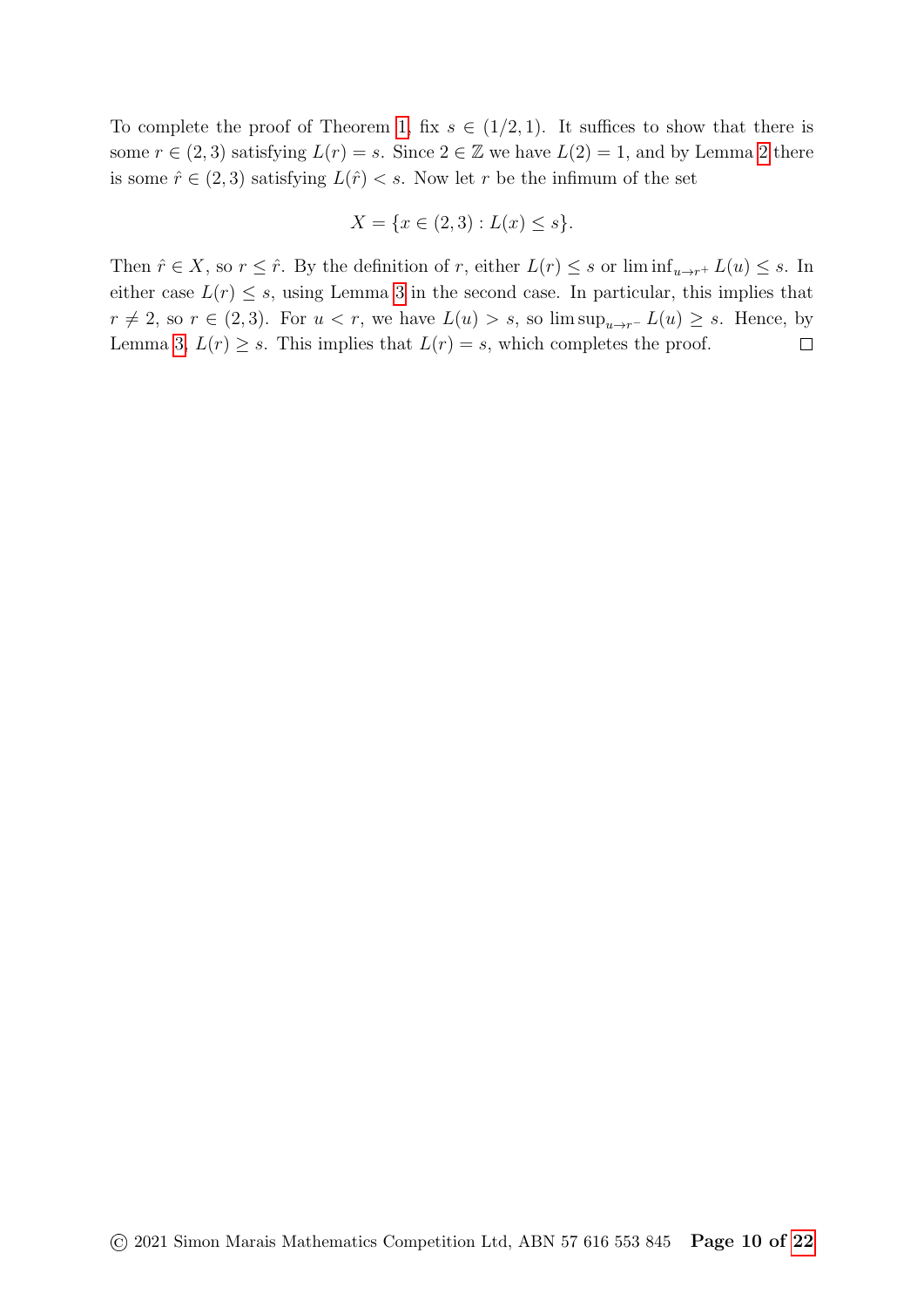### Problem B1

Let  $n \geq 2$  be an integer, and let O be the  $n \times n$  matrix whose entries are all equal to 0. Two distinct entries of the matrix are chosen uniformly at random, and those two entries are changed from 0 to 1. Call the resulting matrix A.

Determine the probability that  $A^2 = O$ , as a function of n.

#### Solution

Solution 1.

Suppose the  $(i, j)$ - and the  $(p, q)$ -entries are turned from 0 to 1 to form the matrix A. Note that  $A^2 = O$  if and only if the dot product of any row of A with any column of A is equal to 0. This is equivalent to  $\{i, p\} \cap \{j, q\} = \emptyset$ .

Hence, if the two entries to be turned from 0 to 1 are picked one by one, the first one must be an entry not on the main diagonal. There are  $n^2 - n$  ways to choose this out of  $n^2$  possibilities. If the first one is the  $(i, j)$ -entry with  $i \neq j$ , then the second entry must, in addition to not being on the main diagonal, not be in the *i*-th column or the *j*-th row. Hence, out of the remaining  $n^2 - 1$  possibilities, only  $(n^2 - 1) - n - (2n - 3) = n^2 - 3n + 2$ will work; here, the 'minus n' is for the diagonal entries, while the 'minus  $2n-3$ ' is for off-diagonal entries in row j union those in column i. It follows that the answer is

$$
\frac{n^2 - n}{n^2} \times \frac{n^2 - 3n + 2}{n^2 - 1} = \frac{(n - 1)(n - 2)}{n(n + 1)}.
$$

Solution 2.

Notice that

$$
\frac{n^2 - n}{n^2} \times \frac{n^2 - 3n + 2}{n^2 - 1} = \frac{(n - 1)^2 (n^2 - 2n)}{n^2 (n^2 - 1)} = \frac{\binom{(n - 1)^2}{2}}{\binom{n^2}{2}}.
$$

We give a bijective proof of the answer in this form.

 $\frac{\eta}{\eta}$ 

Let  $\mathcal{A}_n$  be the set of all  $n \times n$  matrices that can be obtained from O by changing two distinct entries from 0 to 1, and let

$$
\mathcal{B}_n = \{ B \in \mathcal{A}_n : B^2 = O \}.
$$

Clearly  $|\mathcal{A}_n| = \binom{n^2}{2}$  $\mathcal{L}_2^{(2)}$ ). We exhibit a bijection from  $\mathcal{A}_{n-1}$  to  $\mathcal{B}_n$ , showing that  $|\mathcal{B}_n| = \binom{(n-1)^2}{2}$  $\binom{-1)^2}{2}$ .

Let  $A \in \mathcal{A}_{n-1}$ , and suppose that the nonzero entries of A are the  $(i, j)$ - and  $(p, q)$ -entries. We define  $\phi(A) \in \mathcal{A}_n$  according to the series of mutually exclusive cases in Table [1.](#page-11-0) In all cases it can be seen that the resulting nonzero entries  $(k, \ell), (r, s)$  of  $\phi(A)$  satisfy  $\{k, r\} \cap \{\ell, s\} = \emptyset$ , so  $\phi$  maps  $\mathcal{A}_{n-1}$  into  $\mathcal{B}_n$ . We verify that it's one-to-one and onto.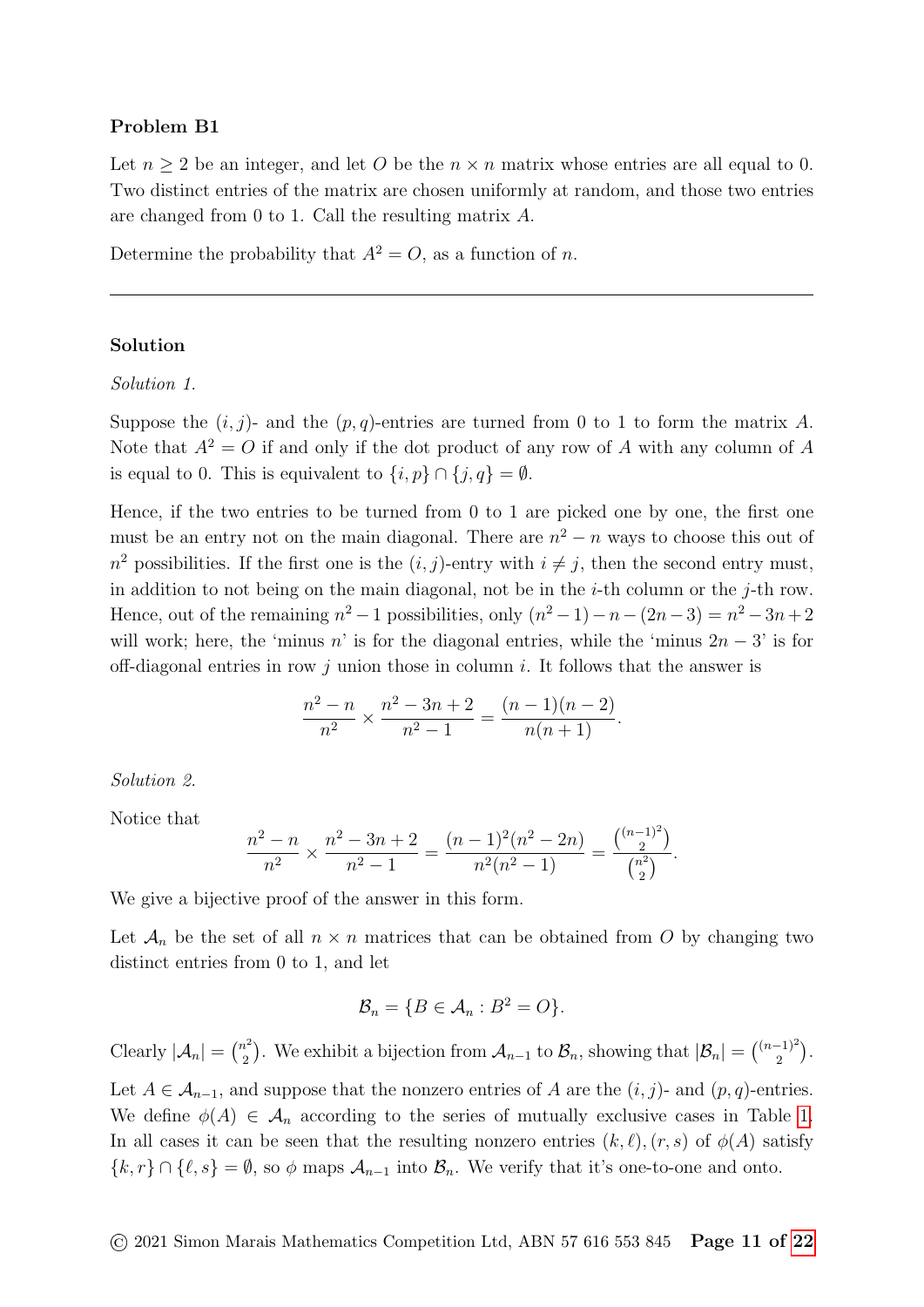| Description of $A \in \mathcal{A}_{n-1}$ | Strict conditions                    | Entries in $A$ | Entries in $\phi(A)$ |
|------------------------------------------|--------------------------------------|----------------|----------------------|
| One diagonal entry                       | $i = j$ or $p = q$                   | (i, i), (p, q) | (n, i), (p, q)       |
| One row/column shared                    | $i = q$ or $p = j$                   | (i, j), (j, q) | (i, n), (j, q)       |
| Two diagonal entries                     | $i = j$ and $p = q$                  | (i, i), (p, p) | (i, n), (p, n)       |
| Symmetric entries                        | $i = q$ and $p = j$                  | (i, j), (j, i) | (n, j), (n, i)       |
| One diagonal and one row shared          | $i = j$ and $p = i$                  | (i, i), (i, q) | (i, n), (i, q)       |
| One diagonal and one column shared       | $i = j$ and $q = j$                  | (i, i), (p, i) | (n,i),(p,i)          |
| No diagonals, no row/column shared       | $\{i, p\} \cap \{j, q\} = \emptyset$ | (i, j), (p, q) | (i, j), (p, q)       |

<span id="page-11-0"></span>Table 1: Cases used to define the bijection  $A_{n-1} \to B_n$ . In each row, there are no equalities between the indices  $i, j, p, q$  other than those that follow from the equations listed under "strict conditions". Each "or" should be understood as an exclusive or.

To see that  $\phi$  is one-to-one, we check that the positions of the nonzero entries of  $\phi(A)$ completely determine which row of the table A belongs to, and that the map defined in each row of the table is one-to-one.

To see that  $\phi$  is onto we carry out a similar case by case check. Let  $B \in \mathcal{B}_n$ . If the nonzero entries of B belong to the upper left  $(n-1) \times (n-1)$  submatrix  $B_{n-1}$  of B then  $B = \phi(B_{n-1})$ . So it remains to check that B belongs to the image of  $\phi$  if one or both of the nonzero entries of  $B$  lie in the nth row or column. This is done by examining the final column of the table and verifying that all possible cases are covered.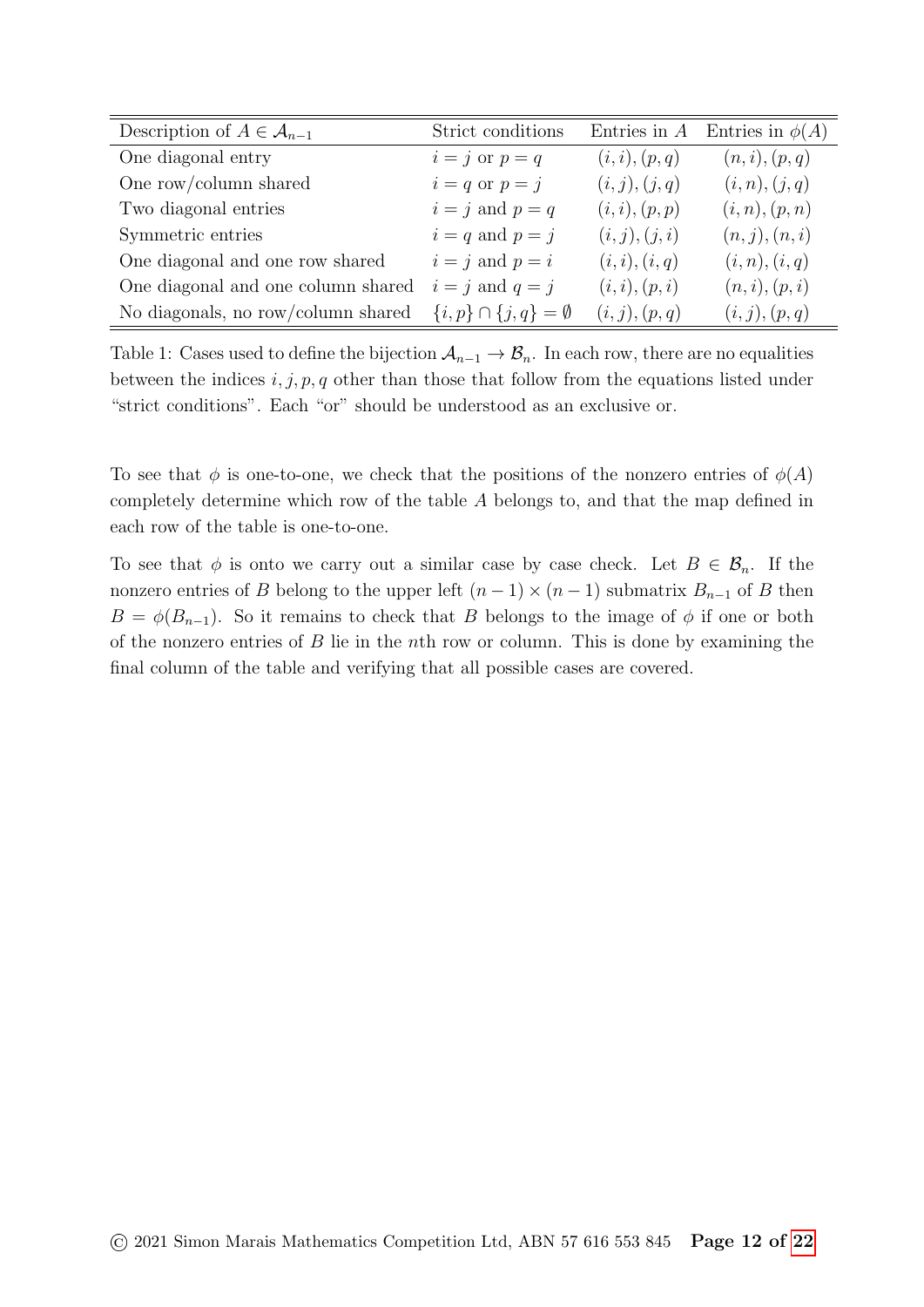# Problem B2

Let n be a positive integer. There are  $n$  lamps, each with a switch that changes the lamp from on to off, or from off to on, each time it is pressed. The lamps are initially all off.

You are going to press the switches in a series of rounds. In the first round, you are going to press exactly 1 switch; in the second round, you are going to press exactly 2 switches; and so on, so that in the kth round you are going to press exactly  $k$  switches. In each round you will press each switch at most once. Your goal is to finish a round with all of the lamps switched on.

Determine for which  $n$  you can achieve this goal.

# Solution

Note that the conditions imply that at most n rounds can take place. For  $n = 2$  the goal cannot be achieved, because after the first round only one lamp will be on, and after the second round only the other lamp will be on. We show that the goal can be achieved for all other n.

We will present several solutions. Common to them all is that one or more small cases need to be handled separately, so we will treat all small cases that arise together first. We will regard the lamps as being numbered from 1 to *n* throughout.

### Small cases.

The cases  $1 \leq n \leq 6$ ,  $n \neq 2$  may be handled as follows.

- $n = 1$ : The goal is achieved immediately in the first round.
- $n = 3$ : Press switch 1 in round one, and switches 2 and 3 in round two.
- $n = 4$ : Press switch 1 in round one; switches 2 and 3 in round two; switches 1, 2 and 3 in round three; and all four switches in round four.
- $n = 5$ : Press switch 1 in round one; switches 2 and 3 in round two; switches 1, 4 and 5 in round three; switches 2 to 5 in round four; and all five switches in round 5.
- $n = 6$ : Press switch 1 in round one; switches 2 and 3 in round two; and switches 4, 5 and 6 in round three. This achieves the goal for  $n = 6$  in three rounds.

## Solution 1.

Suppose that for some *n* the goal can be achieved in  $k \leq n$  rounds. For  $n + 3$  lamps we may proceed as follows:

- 1. In the first  $k$  rounds, use the strategy for  $n$  to turn on the first  $n$  lamps.
- © 2021 Simon Marais Mathematics Competition Ltd, ABN 57 616 553 845 Page 13 of [22](#page-21-0)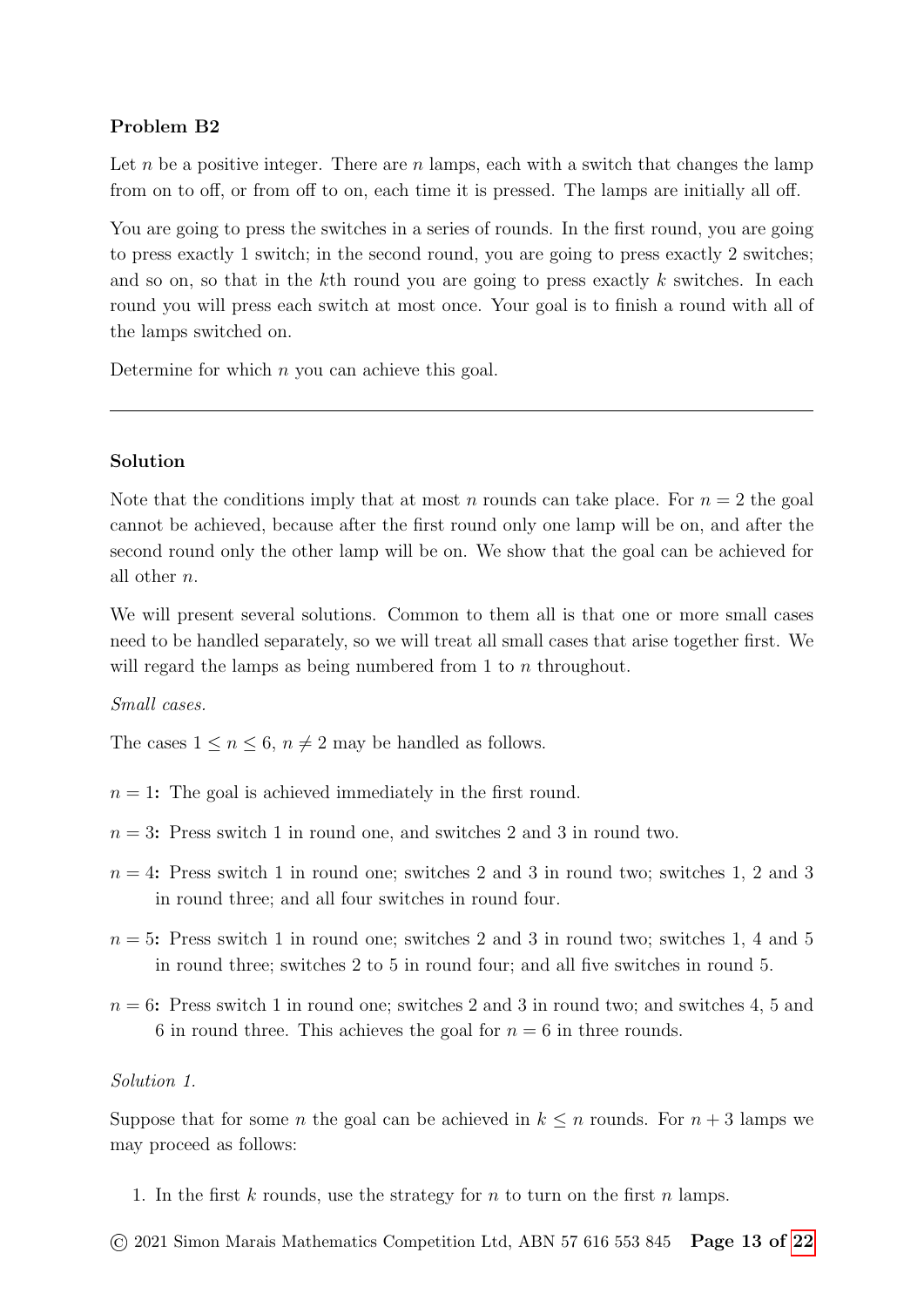- 2. In round  $k + 1$ , turn off lamps 1 to k and turn on lamp  $n + 1$ .
- 3. In round  $k + 2$ , turn lamps 1 to k back on and turn on lamps  $n + 2$  and  $n + 3$ .

This achieves the goal for  $n + 3$  in  $k + 2 < n + 3$  rounds, proving that if the goal can be achieved for *n* it can be achieved for  $n + 3$ . The small cases  $n = 1, 3$  and 5 serve as the base for the induction to show that the goal can be achieved for all  $n \neq 2$ .

#### Solution 2.

Suppose that for some *n* the goal can be achieved in  $k \leq n$  rounds. For  $n + 4$  lamps we may proceed as follows:

- 1. In the first k rounds, use the strategy for n to turn on the first n lamps.
- 2. In round  $k + 1$ , turn off lamps 1 to k and turn on lamp  $n + 1$ .
- 3. In round  $k + 2$ , turn lamps 1 to k back on and turn on lamps  $n + 2$  and  $n + 3$ .
- 4. In round  $k+3$ , turn lamps 1 to k and lamps  $n+1$  to  $n+3$  back off. Now lamps 1 to k and  $n + 1$  to  $n + 4$  are all off, and the remaining lamps are on.
- 5. In round  $k + 4$ , turn lamps 1 to k and lamps  $n + 1$  to  $n + 4$  on, achieving the goal.

This achieves the goal for  $n + 4$  in  $k + 4 \leq n + 4$  rounds, proving that if the goal can be achieved for n it can be achieved for  $n+4$ . The small cases  $n = 1, 3, 4$  and 6 serve as the base for the induction to show that the goal can be achieved for all  $n \neq 2$ .

#### Comment.

Solutions 1 and 2 use special cases of the following more general result. Say that " $(n, k)$ " is possible" if the goal for  $n$  lamps can be achieved in  $k$  rounds. Then:

**Lemma.** Suppose that  $(n, k)$  and  $(m, \ell)$  are possible, and  $\ell$  is even. Then  $(n + m, k + \ell)$ is possible.

*Proof.* In the first k rounds use the strategy for  $(n, k)$  to turn on the first n lamps. Choose k of these lamps, and in the remaining  $\ell$  rounds flip these k lamps each round and use the remaining switch presses to turn on the last m lamps, following the strategy for  $(m, \ell)$ .  $\Box$ 

Solution 1 uses the lemma with  $(m, \ell) = (3, 2)$ , and Solution 2 uses the lemma with  $(m, \ell) = (4, 4)$ . We may also use the lemma in its more general form to give a solution as follows.

Solution 3.

From our small cases above we know that  $(1, 1), (3, 2)$  and  $(4, 4)$  are all possible. By the lemma applied to  $(1, 1)$  and  $(4, 4)$  we have that  $(5, 5)$  is possible too.

© 2021 Simon Marais Mathematics Competition Ltd, ABN 57 616 553 845 Page 14 of [22](#page-21-0)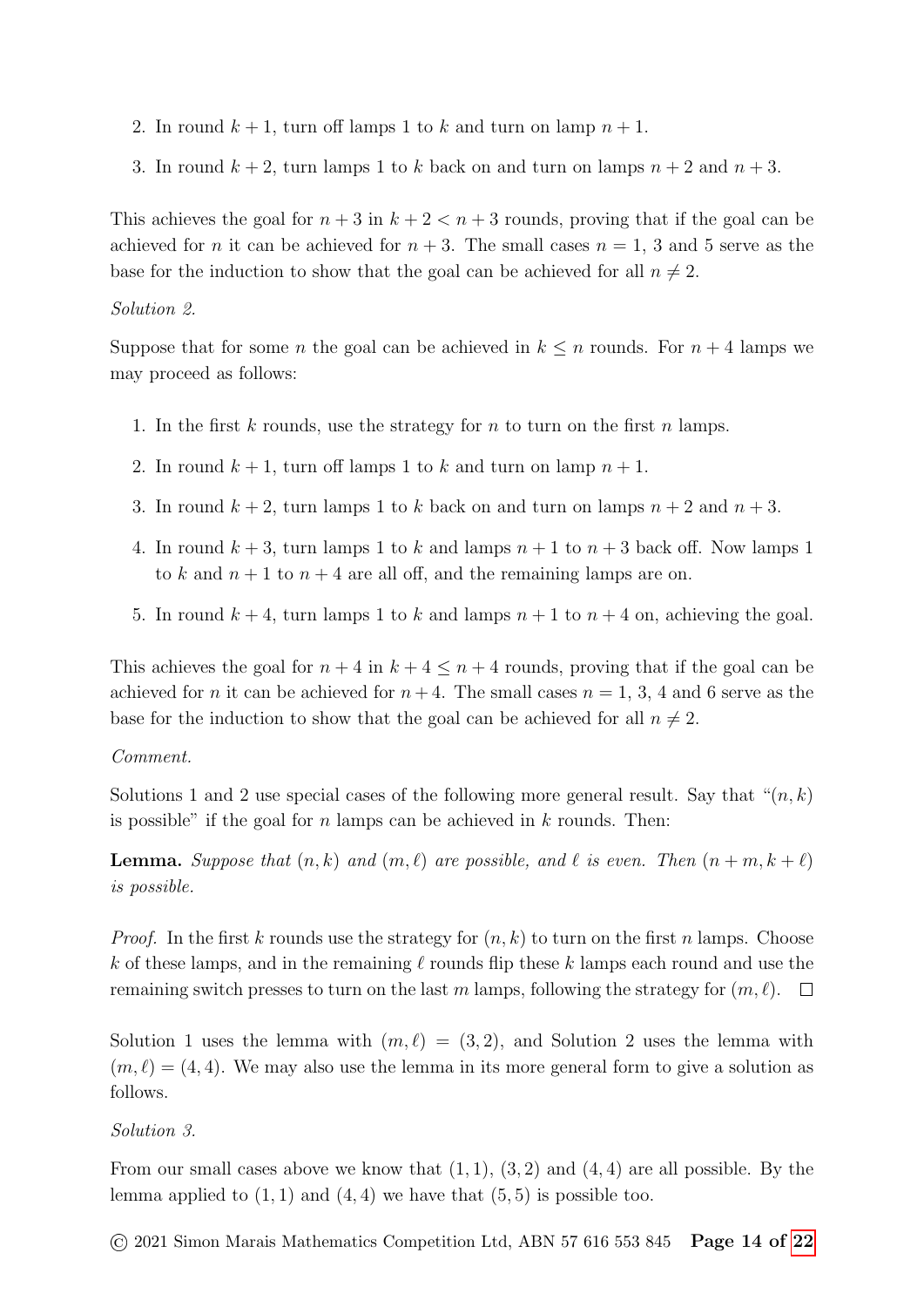Now note that for  $n = 3$  and  $n = 4$  the goal can be achieved in an even number of rounds. For any  $n \geq 6$  we may write  $n = s + t$ , where s, t are positive integers such that s,  $t \notin \{1, 2, 5\}$ : we have  $6 = 3 + 3$ ,  $7 = 4 + 3$ ,  $8 = 4 + 4$ , and for  $n \geq 9$  we may take for example  $s = 3$ ,  $t = n - 3$ . Using the lemma it follows inductively that for any  $n \geq 6$  the goal can be achieved for n lamps in an even number of rounds.

This proves that the goal can be achieved for all  $n \neq 2$ , and moreover that for  $n \neq 1, 2, 5$ the goal can always be achieved in an even number of rounds. For completeness we note that for  $n = 1$  and  $n = 5$  the goal can be achieved in an odd number of rounds only. For  $n = 1$  clearly only one round is possible. For  $n = 5$  we can turn on at most three lamps in two rounds; and in four rounds we make a total of 10 switch presses, which means that at the end of the fourth round there will be an even number of lamps on, so at least one lamp must be off.

# Solution 4.

If n is a triangular number, then clearly we are done. Otherwise, we have  $n \geq 4$  and there exist unique positive integers m and k with  $m \geq 2$  such that  $n = (1 + 2 + \cdots + m) + k$ and  $k \leq m$ . So we can turn on all but k lamps in m rounds. Call those lamps turned on 'Group A' lamps and the rest 'Group B' lamps. Notice that there are at least  $m + 1$ lamps in Group A, and at least  $m + 3$  lamps in Group A if  $m \geq 3$ ; and that  $m + 2 \leq n$ , and  $m + 4 \leq n$  if  $m \geq 3$ .

If k is odd, say  $k = 2h + 1$ , then in round  $m + 1$  we press the switches of any h lamps in Group B and any  $m+1-h$  lamps in Group A, then in round  $m+2$  we press the switches of the remaining  $h+1$  lamps in Group B and the same  $m+1-h$  lamps in Group A. This turns all the lamps on in  $m + 2$  rounds and requires at most  $m + 1$  lamps in Group A, so can always be done.

If k is even, we may find odd positive integers s and t such that  $k = s+t$ . Then we follow the same method as in the previous paragraph to first turn on s more lamps in rounds  $m + 1$  and  $m + 2$ , and then turn on the remaining t lamps in rounds  $m + 3$  and  $m + 4$ . This turns all the lamps on in  $m + 4$  rounds and requires at most  $m + 3$  lamps in Group A, so can always be done unless  $m = 2$ . The one outstanding case is  $n = 5$ , which is one of the small cases handled above.

### Solution 5.

Notice that  $\sum_{k=1}^{m} k = \frac{m(m+1)}{2}$  $\frac{(m+1)}{2}$  and  $\sum_{k=1}^{m+2} k = \frac{(m+2)(m+3)}{2}$  $\frac{2(n+3)}{2}$  have opposite parities, because the difference  $(m + 1) + (m + 2) = 2m + 3$  is odd. It follows that we can always choose  $m = n$  or  $m = n - 2$  such that  $\sum_{k=1}^{m} k - n$  is even. Moreover, for  $n \geq 4$  this choice of m satisfies  $n - m \leq 2 \leq n - 2 \leq m$ . We will show for  $n \geq 4$  that the goal can be achieved in exactly m rounds.

To do this we will work backwards, starting with all of the lamps switched on and carrying out the rounds in reverse order, beginning with round  $m$  and working our way down to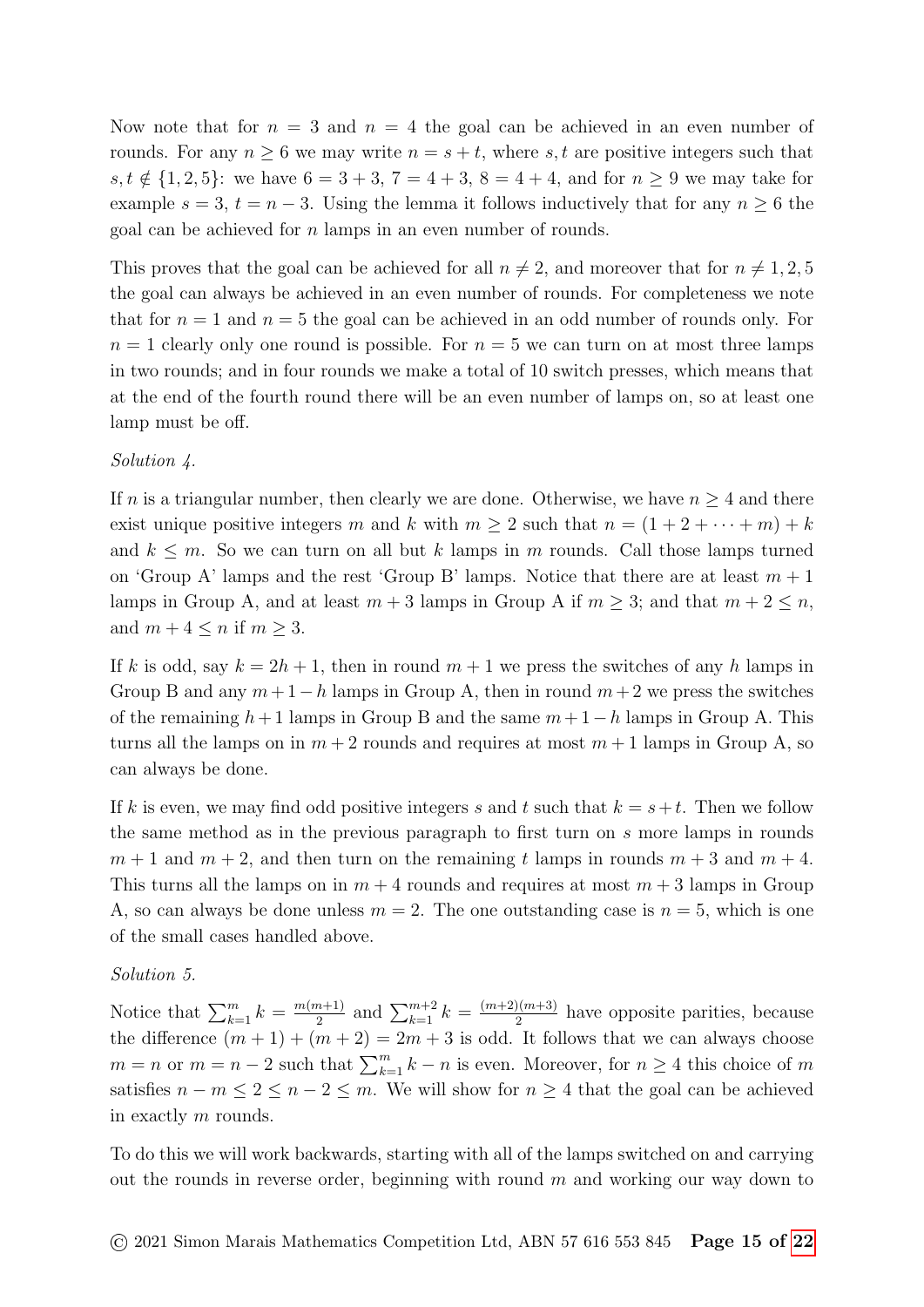round 1. Our strategy will be to switch off as many lamps as possible in each round.

We first show by induction that after round  $k$  there are at most  $k$  lamps switched on. This is true in the base case  $k = m$ , because after round m there are  $n - m$  lamps on, and  $n - m \leq m$  by our observation above.

Now suppose that there are  $\ell \leq k+1$  lamps on after round  $k+1$ , for some  $1 \leq k \leq m-1$ . If  $\ell = k + 1$  then in round k we will switch k of them off, finishing the round with exactly one lamp on. Otherwise, we have  $0 \leq \ell \leq k$  and we will turn all  $\ell$  of the lamps off and another  $k - \ell$  lamps on. In either case we finish round k with at most k lamps turned on.

It follows that we finish round 1 with at most one lamp on. Now observe that there have been a total of  $\sum_{k=1}^{m} k$  switch presses, we started with n lamps on, and each switch press changes the parity of the number of lamps that are on. Since  $\sum_{k=1}^{m} k \equiv n \mod 2$  by our choice of  $m$ , we must have also finished with an even number of lamps switched on. The only possibility is 0 lamps, so we have achieved the goal.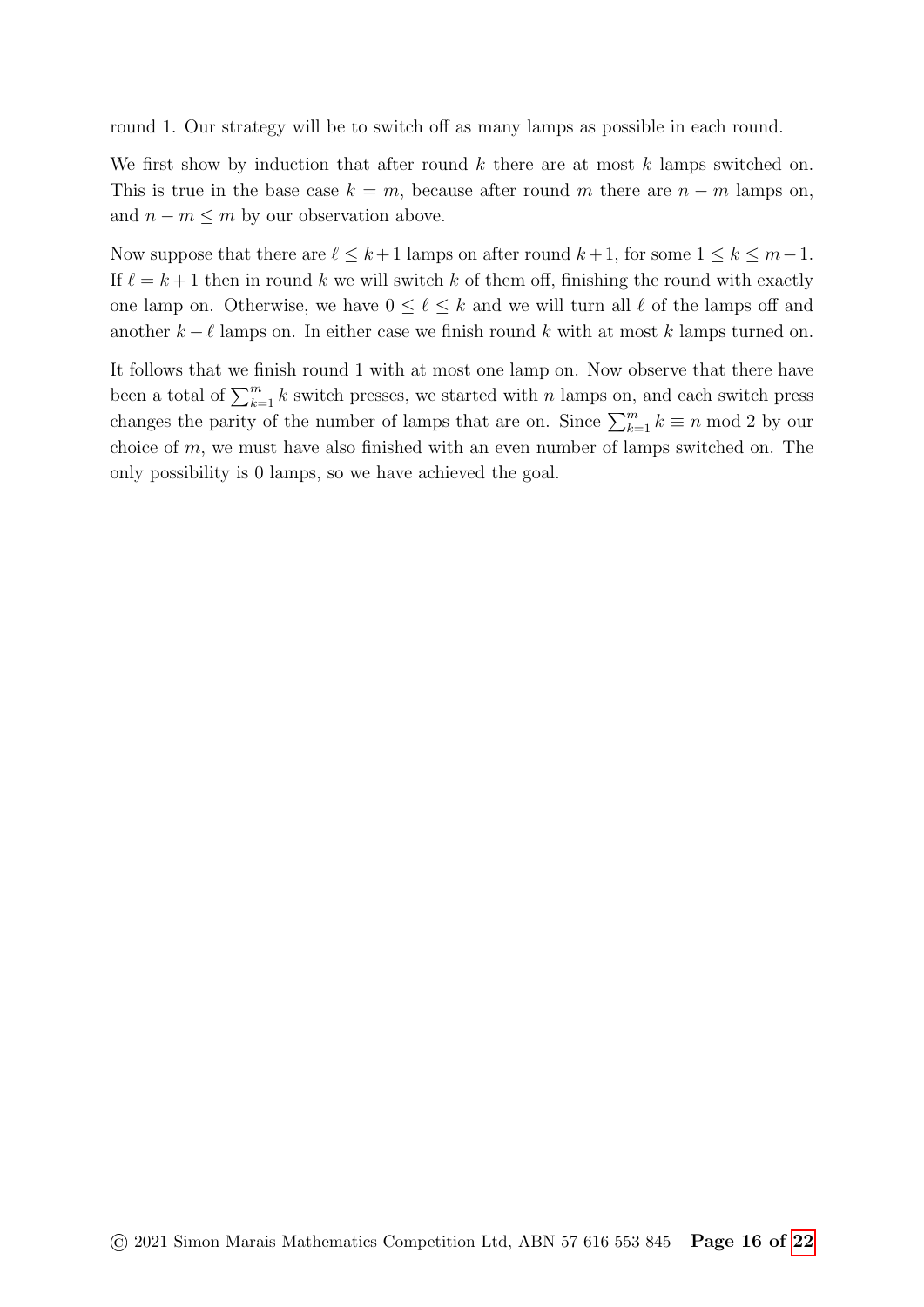## Problem B3

Determine all functions  $f : \mathbb{R} \to \mathbb{R}$  that satisfy the following two properties.

- (i) The Riemann integral  $\int^b$ a  $f(t)$  dt exists for all real numbers  $a < b$ .
- (ii) For every real number x and every integer  $n \geq 1$  we have

$$
f(x) = \frac{n}{2} \int_{x - \frac{1}{n}}^{x + \frac{1}{n}} f(t) dt.
$$

#### Solution

Let  $\mathcal X$  be the set of all functions satisfying the two properties. We claim that f belongs to  $\mathcal X$  if and only if there exist real numbers  $p, q$  such that

$$
f(x) = px + q
$$

for all  $x \in \mathbb{R}$ ; that is,  $f \in \mathcal{X}$  if and only if f is affine.

It is easily verified that  $\mathcal X$  contains all functions of this form, and that  $\mathcal X$  is closed under taking real linear combinations (under usual pointwise addition and scalar multiplication). We present three proofs of the reverse inclusion.

#### Solution 1.

We prove the reverse inclusion through a series of lemmas.

**Lemma 1.** Suppose that  $f \in \mathcal{X}$ . Then f is bounded on any closed interval: if  $a, b \in \mathbb{R}$ with  $a \leq b$ , then there exists  $M \in \mathbb{R}$  such that  $|f(x)| \leq M$  for all  $x \in [a, b]$ .

*Proof.* We will use the fact that if f is Riemann integrable on [a, b] then so is  $|f|$ , and  $\begin{array}{c} \begin{array}{c} \begin{array}{c} \end{array}\\ \begin{array}{c} \end{array} \end{array} \end{array}$  $\left| \int_a^b f(t) dt \right| \leq \int_a^b |f(t)| dt$ . Given  $x \in [a, b]$  we have

$$
|f(x)| = \frac{1}{2} \left| \int_{x-1}^{x+1} f(t) dt \right| \le \frac{1}{2} \int_{x-1}^{x+1} |f(t)| dt \le \frac{1}{2} \int_{a-1}^{b+1} |f(t)| dt,
$$

 $\Box$ 

which shows that f is bounded on  $[a, b]$ .

**Lemma 2.** Suppose that  $f \in \mathcal{X}$ . Then f is everywhere continuous.

*Proof.* Fix an interval [a, b] with  $b - a > 3$ , and choose M such that  $|f| \leq M$  on [a, b]. Let  $x, y \in [a+1, b-1]$  with  $x < y < x+2$ . Then by taking  $n = 1$ , we have

$$
|f(y) - f(x)| = \left| \frac{1}{2} \int_{y-1}^{y+1} f(t) dt - \frac{1}{2} \int_{x-1}^{x+1} f(t) dt \right|
$$

 $\odot$  2021 Simon Marais Mathematics Competition Ltd, ABN 57 616 553 845 **Page 17 of [22](#page-21-0)**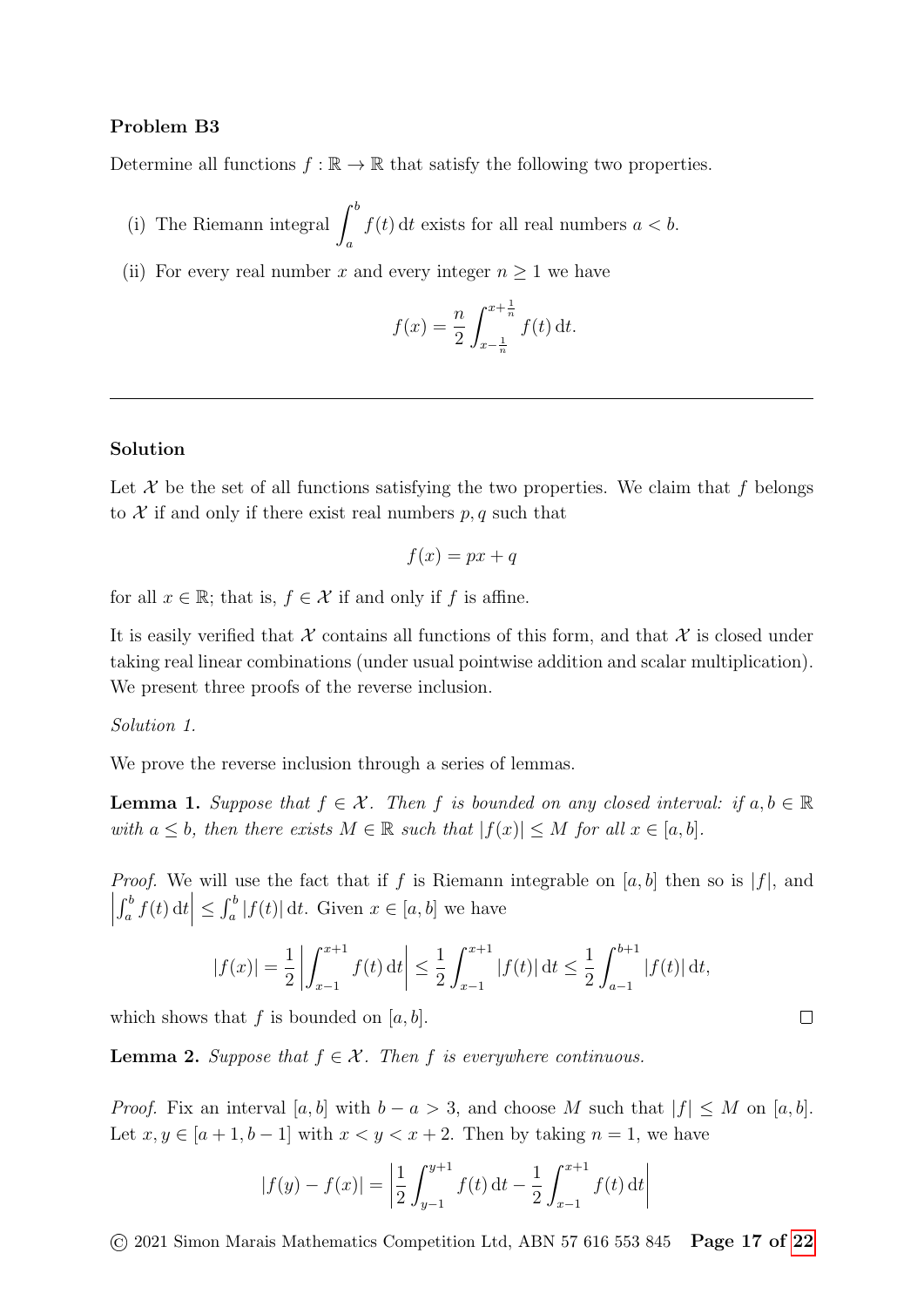$$
= \frac{1}{2} \left| -\int_{x-1}^{y-1} f(t) dt + \int_{x+1}^{y+1} f(t) dt \right|
$$
  
\n
$$
\leq \frac{1}{2} \left| \int_{x-1}^{y-1} f(t) dt \right| + \frac{1}{2} \left| \int_{x+1}^{y+1} f(t) dt \right|
$$
  
\n
$$
\leq \frac{1}{2} \int_{x-1}^{y-1} |f(t)| dt + \frac{1}{2} \int_{x+1}^{y+1} |f(t)| dt
$$
  
\n
$$
\leq \frac{1}{2} (y-x)M + \frac{1}{2} (y-x)M
$$
  
\n
$$
= (y-x)M.
$$

It follows that f is continuous on  $[a+1, b-1]$ . Since  $[a+1, b-1]$  can be chosen arbitrarily,  $f$  is continuous everywhere.  $\Box$ 

**Lemma 3.** Suppose that  $f \in \mathcal{X}$  satisfies  $f(a) = f(b) = 0$ . Then f is identically 0 on  $[a, b]$ .

*Proof.* Since f is continuous and  $[a, b]$  is compact, we may define

$$
M = \max_{x \in [a,b]} f(x) \ge 0.
$$

We show that  $M = 0$ .

Suppose to the contrary that M is nonzero, and let  $S = f^{-1}(M) \cap [a, b] \neq \emptyset$ . Then S is closed, as the preimage of a closed set under a continuous map. We will show that  $S$  is also open in [a, b], and hence  $S = [a, b]$ , because [a, b] is connected. This contradicts the fact that  $f(a) = f(b) = 0 \neq M$ .

Given  $x_0 \in S$  we have  $x_0 \in (a, b)$ , so we may choose a positive integer n such that  $\left[x_0 - \frac{1}{n}\right]$  $\frac{1}{n}$ ,  $x_0 + \frac{1}{n}$  $\frac{1}{n}$ ]  $\subseteq$  [a, b]. Let  $g(x) = M - f(x)$  for all  $x \in \mathbb{R}$ . Then  $g \in \mathcal{X}$ , g is nonnegative on [a, b], and  $g(x_0) = 0$ , so

$$
0 = g(x_0) = \frac{n}{2} \int_{x_0 - \frac{1}{n}}^{x_0 + \frac{1}{n}} g(t) dt.
$$

Since g is nonnegative and continuous equality holds if and only if g is identically 0 on  $\left[x_0 - \frac{1}{n}\right]$  $\frac{1}{n}$ ,  $x_0 + \frac{1}{n}$  $\frac{1}{n}$ . We conclude that this interval is contained in S, so S is open. It follows from our discussion above that  $M = 0$ .

An identical argument shows that

$$
\min_{x \in [a,b]} f(x) = 0
$$

also, and the lemma is proved.

**Corollary 1.** Let  $f \in \mathcal{X}$ , and let  $a, b \in \mathbb{R}$  with  $a < b$ . There exist real numbers p and q such that  $f(x) = px + q$  for all  $x \in [a, b]$ .

 $\odot$  2021 Simon Marais Mathematics Competition Ltd, ABN 57 616 553 845 **Page 18 of [22](#page-21-0)** 

 $\Box$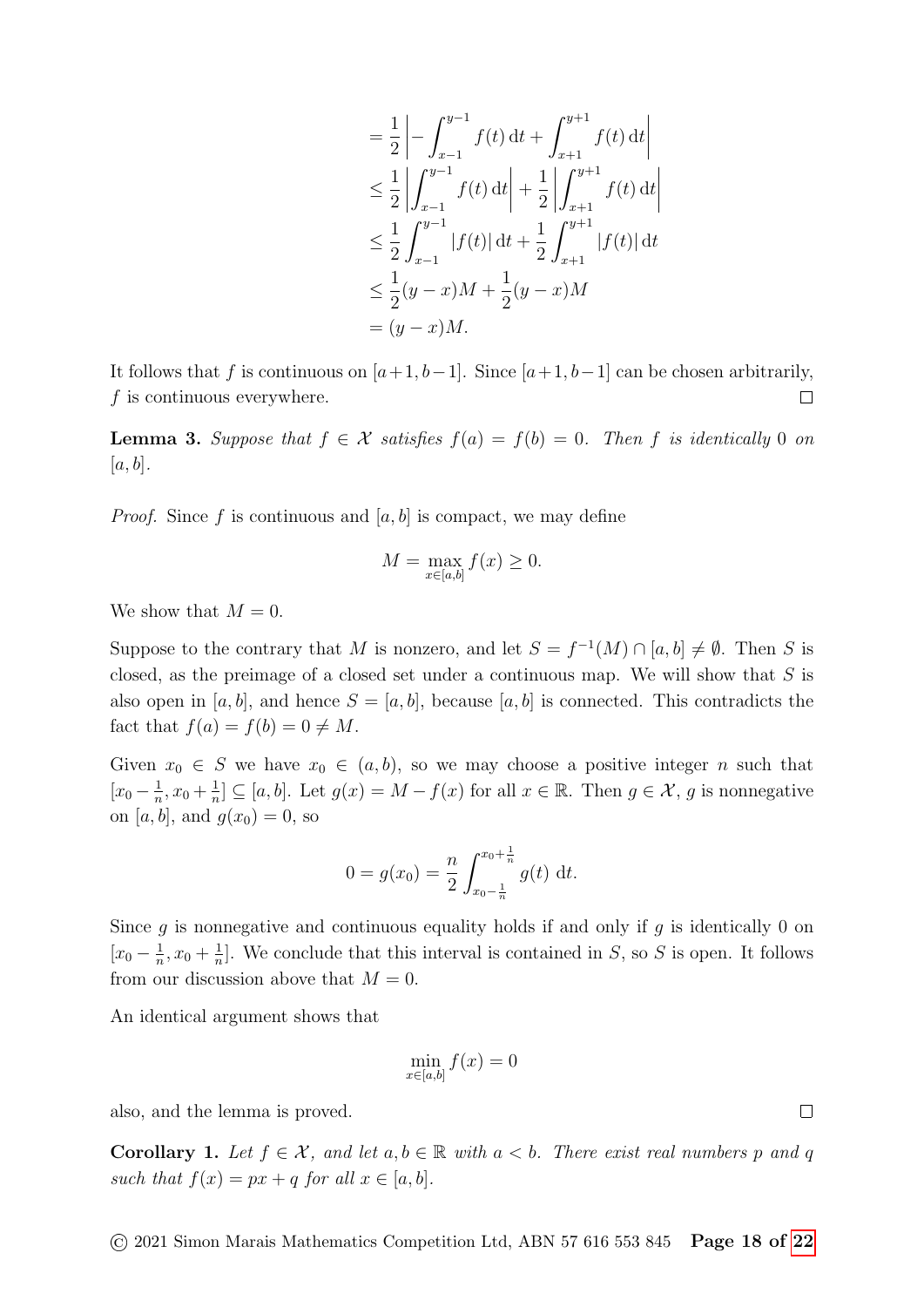*Proof.* Choose  $p, q \in \mathbb{R}$  such that

$$
g(x) = px + q = \frac{f(b) - f(a)}{b - a}(x - a) + f(a);
$$

that is, so that g is the line through  $(a, f(a))$  and  $(b, f(b))$ . Let  $h(x) = f(x) - g(x)$ . Then  $h \in \mathcal{X}$  and  $h(a) = h(b) = 0$ , so by our lemma above h is identically 0 on [a, b]. It follows that  $f(x) = g(x) = px + q$  for all  $x \in [a, b]$ .  $\Box$ 

**Corollary 2.** Let  $f \in \mathcal{X}$ . Then there exist real numbers p and q such that  $f(x) = px + q$ for all  $x \in \mathbb{R}$ , namely  $p = f(1) - f(0)$  and  $q = f(0)$ .

*Proof.* Given  $x_0 \in \mathbb{R}$  choose  $N > 1$  such that  $x_0 \in (-N, N)$ . From above there exist real numbers p, q such that  $f(x) = px + q$  for all  $x \in [-N, N]$ . Then since  $0, 1 \in [-N, N]$  we have

$$
f(0) = q,
$$
  

$$
f(1) = p + q,
$$

and so  $f(x) = (f(1) - f(0))x + f(0)$  for all  $x \in [-N, N]$ . In particular  $f(x_0) = (f(1) - f(0))x + f(0)$  $f(0)x_0 + f(0)$ , completing the proof.  $\Box$ 

Solution 2.

Let  $f \in \mathcal{X}$ . Then by Lemma [2](#page-8-1) f is continuous, so by the Fundamental Theorem of Calculus the function

$$
F(x) = \int_0^x f(t) \, \mathrm{d}t
$$

is differentiable and  $F'(x) = f(x)$ . Since

$$
f(x) = \frac{1}{2} \int_{x-1}^{x+1} f(t) dt
$$
  
=  $\frac{1}{2} \left( \int_0^{x+1} f(t) dt - \int_0^{x-1} f(t) dt \right)$   
=  $\frac{1}{2} (F(x+1) - F(x-1))$ 

it follows that  $f$  is differentiable, and moreover that

$$
f'(x) = \frac{1}{2}(f(x+1) - f(x-1)).
$$

Then since the right hand side is differentiable we further get

$$
f''(x) = \frac{1}{4}(f(x+2) - 2f(x) + f(x-2)),
$$

so  $f$  is twice differentiable and the second derivative is continuous. (In fact we can conclude that f is  $C^{\infty}$ , but we will only need the fact that f is  $C^2$ .) Our goal is to show that  $f''$  is identically zero.

 $\odot$  2021 Simon Marais Mathematics Competition Ltd, ABN 57 616 553 845 **Page 19 of [22](#page-21-0)**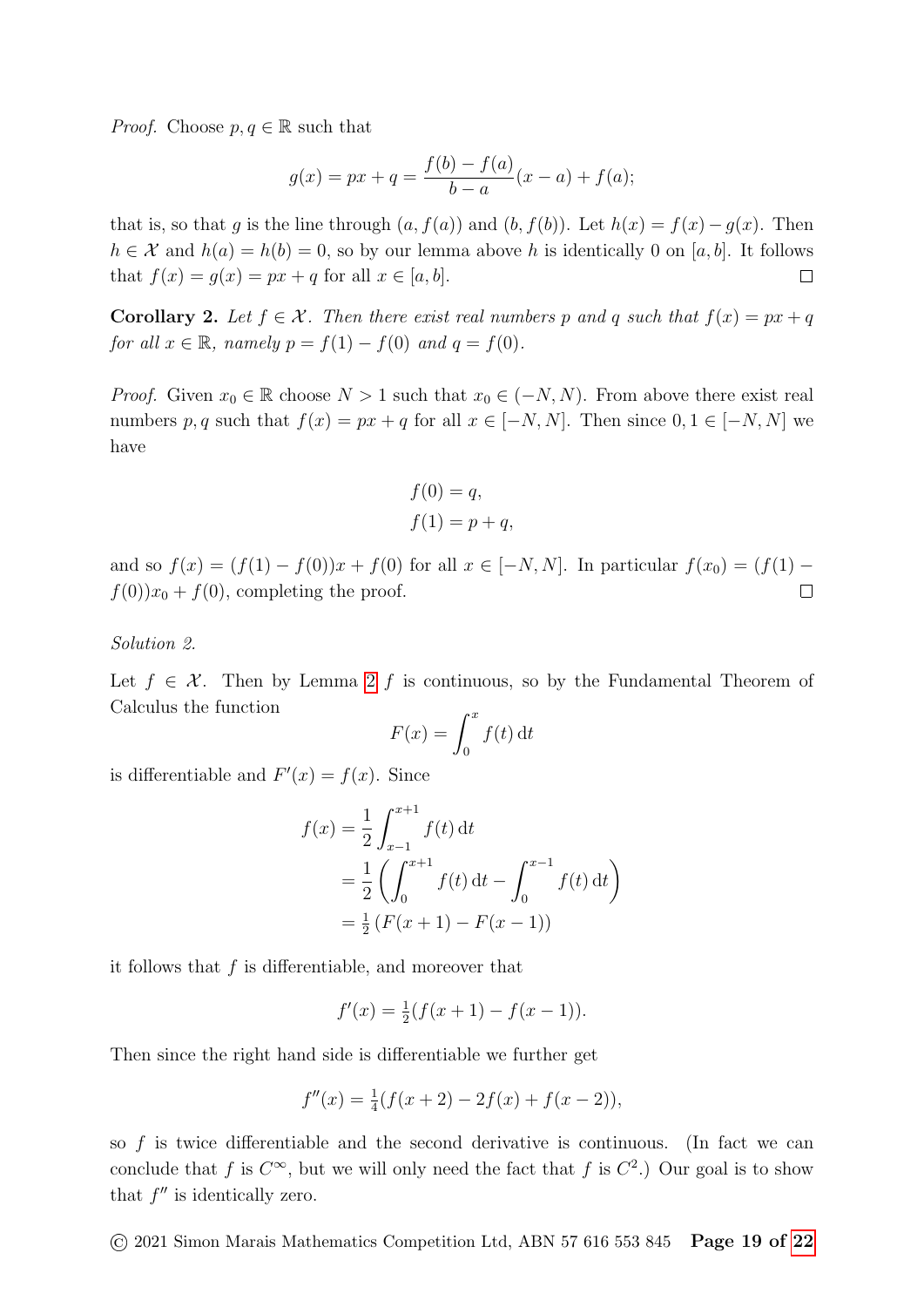Suppose that there exists  $x_0 \in \mathbb{R}$  such that  $f''(x_0) \neq 0$ . By considering  $-f \in \mathcal{X}$  if necessary we may assume without loss of generality that  $f''(x_0) > 0$ . By continuity of  $f''$ there exists  $n \in \mathbb{N}$  such that  $f''$  is strictly positive on the interval  $I = [x_0 - \frac{1}{n}]$  $\frac{1}{n}, x_0 + \frac{1}{n}$  $\frac{1}{n}$ . Consider the function  $q$  defined by

$$
g(x) = f(x) - f(x_0) - f'(x_0)(x - x_0).
$$

Then  $g \in \mathcal{X}$ ,  $g(x_0) = g'(x_0) = 0$ , and  $g'' = f''$  is strictly positive on *I*. Applying standard calculus results it now follows that g is strictly positive on  $I - \{x_0\}$ . (For example, if  $g(x_1) \leq 0$  for some  $x_1 \in I$  with  $x_1 \neq x_0$  then we may apply the Mean Value Theorem to g and then g' to get a point between  $x_0$  and  $x_1$  where g'' is nonpositive; or we may argue that  $g'' > 0$  means g' is strictly increasing on I, so it changes sign from negative to positive at  $x_0$ , so g is strictly decreasing on  $[x_0 - \frac{1}{n}]$  $\frac{1}{n}$ ,  $x_0$  and strictly increasing on  $[x_0, x_0 + \frac{1}{n}]$  $\frac{1}{n}$ , and hence  $g(x) > g(x_0) = 0$  for  $x \in I - \{x_0\}$ .) But then

$$
g(x_0) = \frac{2}{n} \int_I g(t) \, \mathrm{d}t > 0,
$$

a contradiction. So  $f''$  must be identically zero on  $\mathbb{R}$ , as claimed.

It follows that there exist  $p, q \in \mathbb{R}$  such that  $f(x) = px + q$  for all  $x \in \mathbb{R}$ , as required. Solution 3.

Let  $n \geq 1$  be an integer and  $x \in \mathbb{R}$ . Then

$$
2f(x) = n \int_{x - \frac{1}{n}}^{x + \frac{1}{n}} f(t) dt
$$
  
=  $n \left( \int_{x - \frac{1}{n}}^{x} f(t) dt + \int_{x}^{x + \frac{1}{n}} f(t) dt \right)$   
=  $f \left( x - \frac{1}{2n} \right) + f \left( x + \frac{1}{2n} \right).$ 

From this recurrence we get that there exist constants  $a_n, b_n \in \mathbb{R}$  such that  $f(x) = a_n x + b_n$ for all  $x \in \frac{1}{2}$  $\frac{1}{2n}\mathbb{Z}.$ 

Since  $\frac{1}{2}$  $\frac{1}{2n}\mathbb{Z} \cap \frac{1}{2n}$  $\frac{1}{2m}\mathbb{Z}|\geq 2$ , we must have  $a_n=a_m$  and  $b_n=b_m$  for all  $m,n$ . Therefore there exist constants  $a, b \in \mathbb{R}$  such that  $f(x) = ax + b$  for all  $x \in \mathbb{Q}$ .

Now for any  $x \in \mathbb{R}$ ,

$$
f(x) = \frac{n}{2} \int_{x - \frac{1}{n}}^{x + \frac{1}{n}} f(t) dt = \frac{n}{2} \int_{x - \frac{1}{n}}^{x + \frac{1}{n}} (at + b) dt = ax + b,
$$

where in equating the two integrals, we used the fact that if two Riemann integrable functions agree on a dense set, then their integrals are the same (Proof: Both integrals are limits of Riemann sums where the points the function is evaluated at are restricted to the dense set). This completes the proof.

© 2021 Simon Marais Mathematics Competition Ltd, ABN 57 616 553 845 Page 20 of [22](#page-21-0)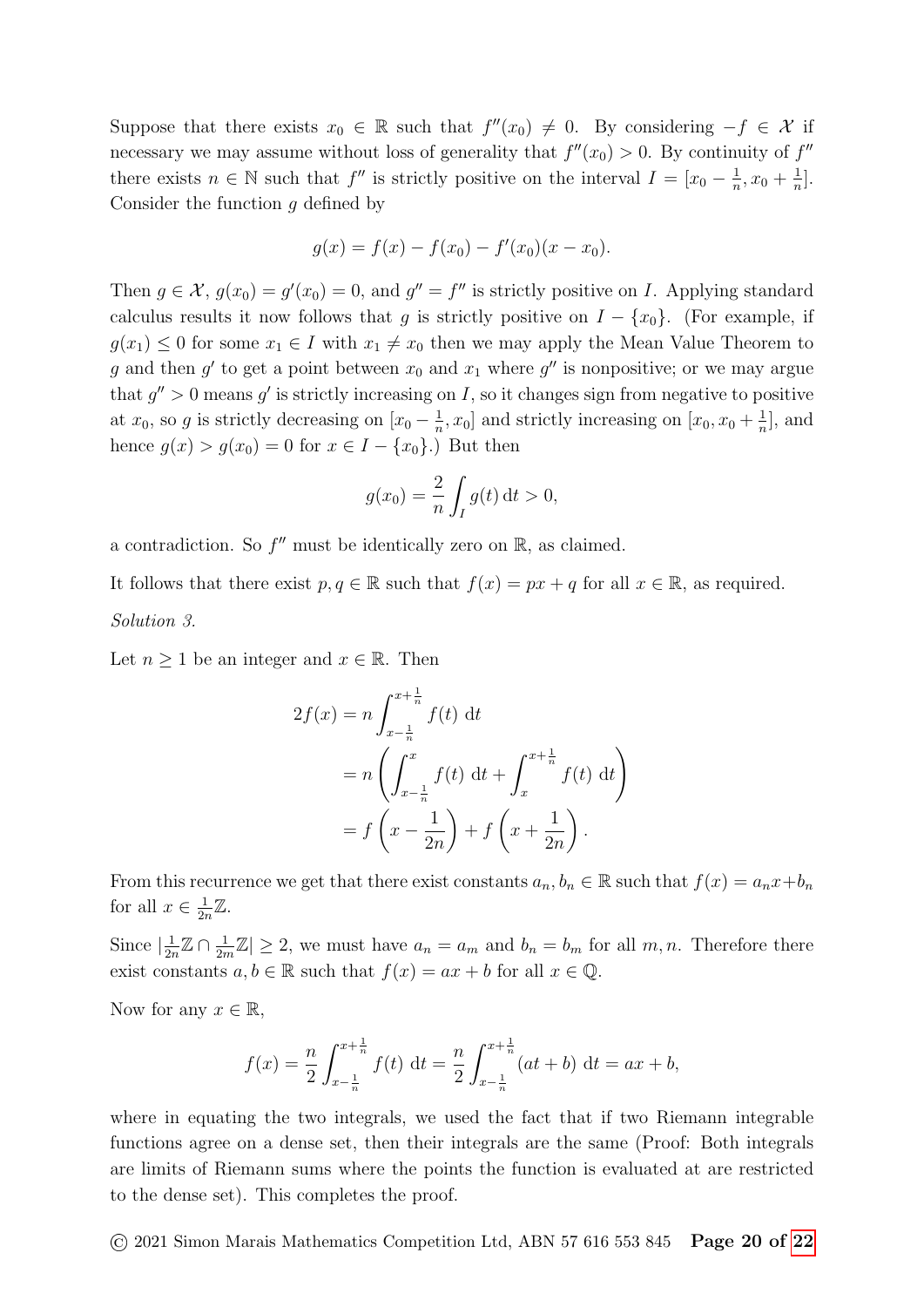### Problem B4

The following problem is open in the sense that the answer to part  $(b)$  is not currently known. A proof of part (a) will be awarded 5 points. Up to 7 additional points may be awarded for progress on part (b).

Let  $p(x)$  be a polynomial of degree d with coefficients belonging to the set of rational numbers Q. Suppose that, for each  $1 \leq k \leq d-1$ ,  $p(x)$  and its kth derivative  $p^{(k)}(x)$  have a common root in  $\mathbb{Q}$ ; that is, there exists  $r_k \in \mathbb{Q}$  such that  $p(r_k) = p^{(k)}(r_k) = 0$ .

(a) Prove that if d is prime then there exist constants  $a, b, c \in \mathbb{Q}$  such that

$$
p(x) = c(ax + b)^d.
$$

(b) For which integers  $d > 2$  does the conclusion of part (a) hold?

#### Solution to part (a)

We begin by making several reductions. By replacing  $p(x)$  with  $p(x-r_i)$  for some  $1 \leq i \leq$  $d-1$  if necessary we may assume without loss of generality that 0 is a root of p. Hence we may write

$$
p(x) = a_d x^d + a_{d-1} x^{d-1} + \dots + a_1 x.
$$

Next, by replacing  $p(x)$  with  $p(cx)$  for a suitably chosen  $c \in \mathbb{Q}$  if necessary, we may assume without loss of generality that the  $r_k$  are integers; and if they are not all zero, we may further assume that they have no common factor greater than 1. Finally, by replacing  $p(x)$  with  $cp(x)$  for a suitably chosen  $c \in \mathbb{Q}$  if necessary we may additionally assume that the  $a_k$  are integers with no common factor greater than 1 as well. Our goal is to show that  $a_k = 0$  for  $1 \leq k \leq d-1$ .

Now assume that d is prime. We first show that  $a_k \equiv 0 \mod d$  for  $1 \leq k \leq d-1$ . To do this, we will use the fact that  $p^{(k)}(r_k) = 0$  if and only if the coefficient of  $x^k$  in  $p(x + r_k)$ is equal to 0, because the coefficient of  $x^k$  in  $q(x) = p(x + r_k)$  is

$$
\frac{q^{(k)}(0)}{k!} = \frac{p^{(k)}(r_k)}{k!}.
$$

Since

$$
p(x + r_k) = \sum_{j=1}^{d} a_j (x + r_k)^j
$$

this condition may be written as

<span id="page-20-0"></span>
$$
\sum_{j=k}^{d} a_j \binom{j}{k} r_k^{j-k} = 0.
$$
\n(3)